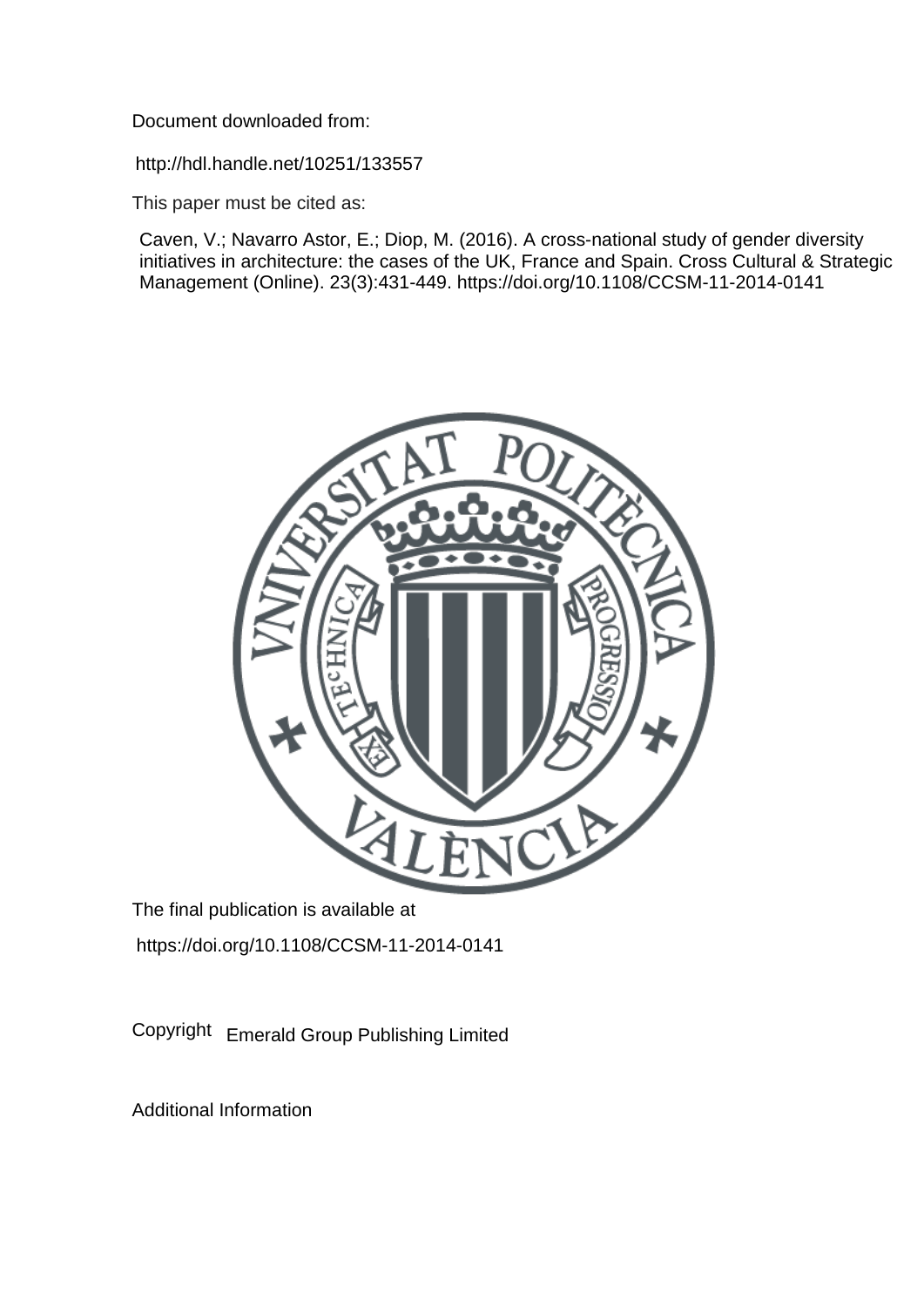**A Cross-National Study of Gender Diversity Initiatives in Architecture: the cases of the UK, France and Spain**

## **Abstract**

Purpose - Despite initiatives designed to encourage more women, the construction industry and its associated professions remain resolutely male-dominated and the situation shows little signs of changing. Reporting on the findings of an exploratory study which examines the transfer of Equality Policy into practice in three European countries: the UK, France and Spain, we provide cross-national comparisons of the implementation of gender initiatives in a single profession, that of architecture.

**Methodology** - 66 semi-structured interviews were carried out in the qualitative paradigm with women architects in the UK, France and Spain.

**Findings -** Findings are two-fold: firstly, our research indicates that there are many weaknesses in the support offered and in the design of the initiatives which serve to discourage women rather than encourage them and secondly, there is a clear need for the dominant body within the industry – the men – to provide the impetus for change

**Originality -** Our research is unique in that it offers a cross-national comparison of the situation within a single profession in a male-dominated industry which has attracted much attention for its lack of diversity and its reluctance to embrace change

## **Introduction**

Gender equality was a founding principle of the European Union in 1957 under the Treaty of Rome however the majority of the action has emerged as a result of Directives issued over the last decade. Under this 'umbrella legislation' member states are free to enact them how they wish as long as they abide by the basic principles. Yet clearly they are failing to meet their objectives of promoting gender equality and nowhere is this more apparent than in the professions associated with the construction industry and here we report on the case of the architecture profession in particular. We examine how three different member states – the UK, France and Spain – ratify the EU Directives and transfer them into practice with a particular emphasis on the industry-specific initiatives designed to encourage women into architecture. While cross-national studies of the enactment of diversity legislation are not new (Klarsfeld*,* Ng and Tatli, 2012; Tatli, Vassilopoulou, Al Ariss and Őzbilgin, 2012), our research is unique in the sense that it examines a single profession within an industry which is well-known for its lack of diversity despite there being a plethora of schemes designed to redress this imbalance. Through holding the industry constant across the three countries we therefore reduce the likelihood of competing explanations caused by differences between industries which could also vary across national boundaries. By exploring specific initiatives and by dialogue with women in the profession we week to advance the contributions of previous crossnational studies by providing an in-depth analysis within a single occupational setting. Thus we seek to advance reasons for the failure to achieve any significant gains towards gender parity.

The lack of diversity and poor position of women in architecture are well-documented (Fowler and Wilson, 2004; De Graft-Johnson *et al,* 2003; Chadoin, 1998; Molina and Laquidáin, 2009; Authors, 2012) and have been the subject of two recent Journal Special Issues (Architectural Theory Review, 2013; and Construction Management and Economics, 2013). Yet despite this documentation,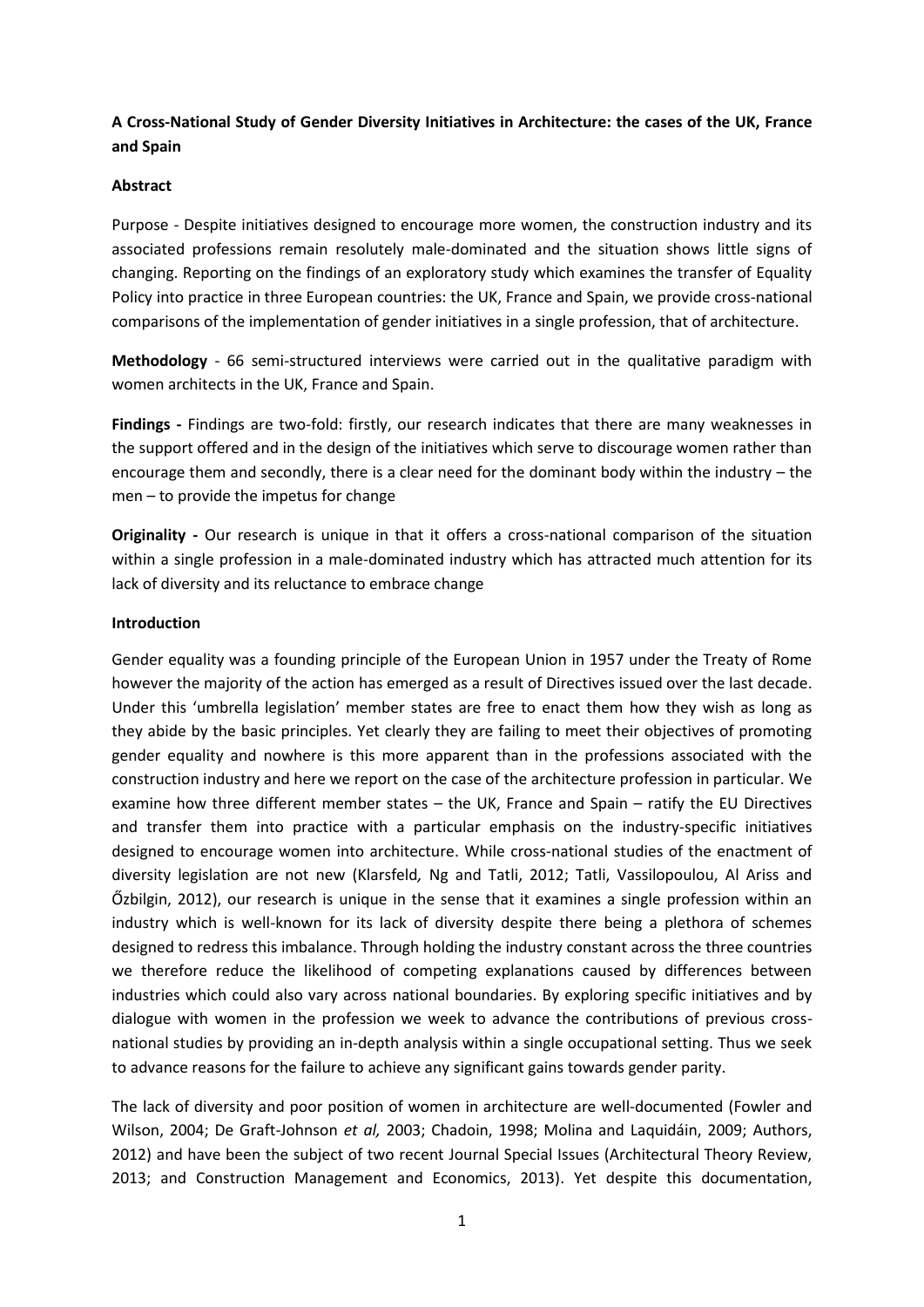awareness about the lack of gender diversity has not transferred to the operational level. Women represent only 22% of all registered architects in the UK (Source: Architects' Registration Board, 2014), 25% in France (Source: Conseil Nationale de l'Ordres des Architectes, 2014) and 29% in Spain (Consejo Superior de Arquitectos de España, 2014). The construction industries, too, remain resolutely male-dominated with 89% of the French and 88% of the UK construction industries' workforces respectively being male (Source: Eurostat 2014), while in Spain it is 92% (Instituto Nacional Estadística, 2014). Spain thus has a greater percentage of women architects despite its construction industry being more male-dominated than the UK or France.

We begin by presenting a discussion charting women's involvement in architecture in the UK, France and Spain which we follow with an analysis of how each of the countries has chosen to implement the EU Directives regarding equality and diversity. The discussion then turns to our method of investigation which took the approach of in-depth semi-structured interviews with women architects coupled with desk-based research on the variety of initiatives designed to attract to and retain women in the profession. Our analysis of the data provides an interesting cross-national comparison of the position of women in architecture in the three countries and raises some interesting points, primarily that the equality initiatives have very limited appeal to those they are designed to attract.

## **The context of women in architecture**

Women have been involved in the construction industry historically for centuries, from making the components for domestic dwellings to the design of the living spaces. In the UK, upper class women acting in a philanthropic sense, designing social housing projects for their estate workers so have a long history of being associated with design and construction. The first female member of the Royal Institute of British Architects was admitted in 1898 although the 1891 Census shows that 19 women were already working as architects (Walker, 1989). In contrast French women came to the profession much later essentially only after the Malraux educational reforms in 1968 (Chadoin, 1998); and, in Spain, while the first female architect qualified in 1936 (Sánchez de Madariaga, 2009), women's involvement in any profession was severely restricted during the Franco regime (Sánchez de Madariaga, 2010). This presents us with an interesting conundrum with the UK, despite women being allowed to practise architecture for a much longer period of time, having the lowest proportion of women architects and Spain, where women have entered the profession much later, showing a much larger number of women in the profession. Mirza and Nacey's (2010) study into the architecture profession in 17 European countries indicates that women are present in higher numbers in countries where the profession is young, (in their case the former Soviet countries of Eastern Europe) which may help explain the higher numbers in Spain.

In all three countries the numbers of women entering architectural education exceeds 50% but a high proportion either fail to qualify or drop out from their studies. It is important to distinguish between failing to qualify and dropping out as in the UK and France professional qualifications, leading to registration with a professional body (The Royal Institute of British Architects and Conseil Nationale de l'Ordre des Architectes respectively) essentially providing a 'licence' to practise, taken after the successful completion of architectural education and professional experience are essential in order to call oneself an 'architect'. Those who complete the education but who do not obtain the licence (i.e. failing to qualify) may still work in the construction industry and are able to carry out many of the duties of an architect although they are unable to 'sign off' projects. The length of time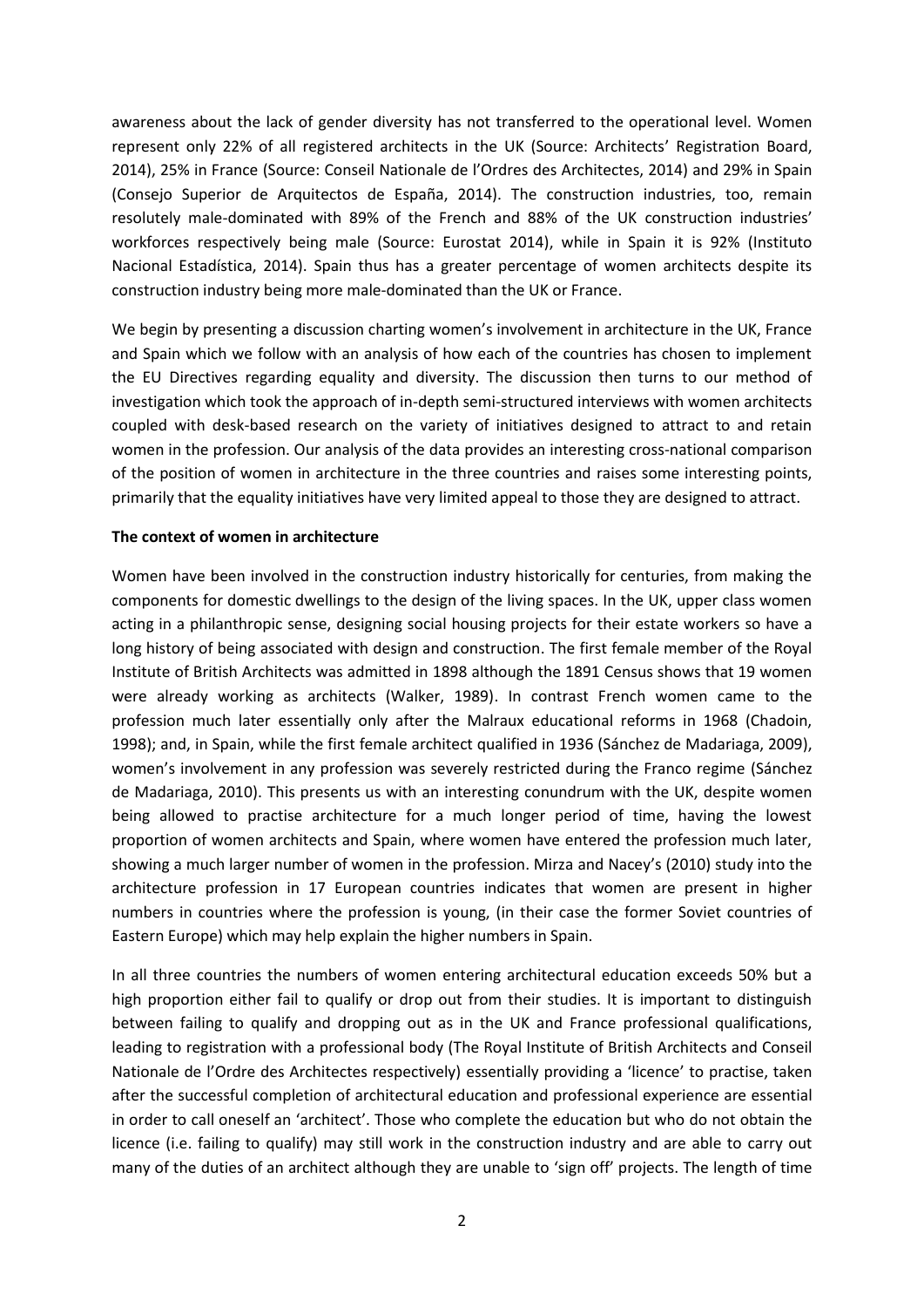taken to achieve full qualification is seven years at a minimum thus acting as a barrier to obtaining the professional qualification. In Spain a one year architectural degree, following five years of study, enables an individual to apply for registration with the Colegios de Arquitectos but a mandatory period of professional experience is not required.

## **Country-specific approaches taken to encourage diversity**

The implementation of EU Directives by individual member states is worthy of separate investigation and the case of equality and diversity is a clear example of how cultural and social norms impact on the enactment in practice. Under an equality approach, which aims to promote fairness and equal opportunity for all, while there has long been an assumption that if more women could be encouraged to enter male-dominated professions then along with associated changes in institutional arrangements and workplace culture, the gender inequalities would right themselves (Mills, Franzway, Gill and Sharp, 2014). However, this approach overlooks not only the politics of gender relations (Mills *et al*, 2014) but also differing policy and legislative arrangements in place and thus ignores the more current diversity approach which aims to be more inclusive of difference. Equality of opportunity for all was a founding principle of the EU from its inception as the European Economic Community under the Treaty of Rome in 1957 and this has led to a series of initiatives requiring Member States to develop their respective State regulations of gender diversity within the wider EU framework. Much of this arose during the 1970s in particular as a result of Council Directives 75/117/EEC regarding equal pay and 76/207/EEC for equal treatment for employment, vocational training, promotion and working conditions. While Őzbilgin and Tatli (2011) contend that diversity initiatives operate as binary opposites between regulation and voluntarism with differing levels of engagement by those involved the reality is less clear cut and thus, we draw on Social Regulation Theory (SRT) (Reynaud, 1989, 1997) as a means of explaining the difference in the extent of complying or otherwise with the legislation. Social Regulation Theory allows for challenging assumptions that there is a clear distinction between regulatory and voluntary approaches. It highlights the multiplicity of relationships between the actors and by identifying the three different forms of 'rules' – control, joint and autonomous - allows us to firstly explain how the different member states implement EU-instigated diversity initiatives and secondly how these are then operationalised in different industry or occupational sectors. However, this represents a reductionist explanation and the presence of multiple actors means they "interact according to agreements they have implicitly or explicitly established" (Reynaud, 1997:15). Referring specifically to the research presented here SRT helps to explain how the Directives are enacted in national settings with different social, cultural, political and religious influences.

On the face of it the UK takes a regulatory approach (Őzbilgin and Tatli, 2011) with the introduction of the Equality Act in 2010 (which followed earlier legislation such as the Equal Pay Act, 1970 and the Sex Discrimination Act, 1975) as its response to EU Directives requiring member states to put equality initiatives into place. It is 'policed' by the Equality and Human Rights Commission whose mission is to "protect, enforce and promote equality" ( [www.equalityandhumanrights.com](http://www.equalityandhumanrights.com/) 2014). The nature of public debate on diversity in the UK is dynamic (Őzbilgin and Tatli, 2011) but the lack of success is evident (Liff and Wajcman, 1996) perhaps due in no small way to the historical resistance to state intervention which prevails in the UK (Tatli *et al,* 2012). In the early 2000s the then Labour Government encouraged a more 'business-friendly' approach which aimed to promote the benefits of greater diversity and there is a recommendation contained in the UK Corporate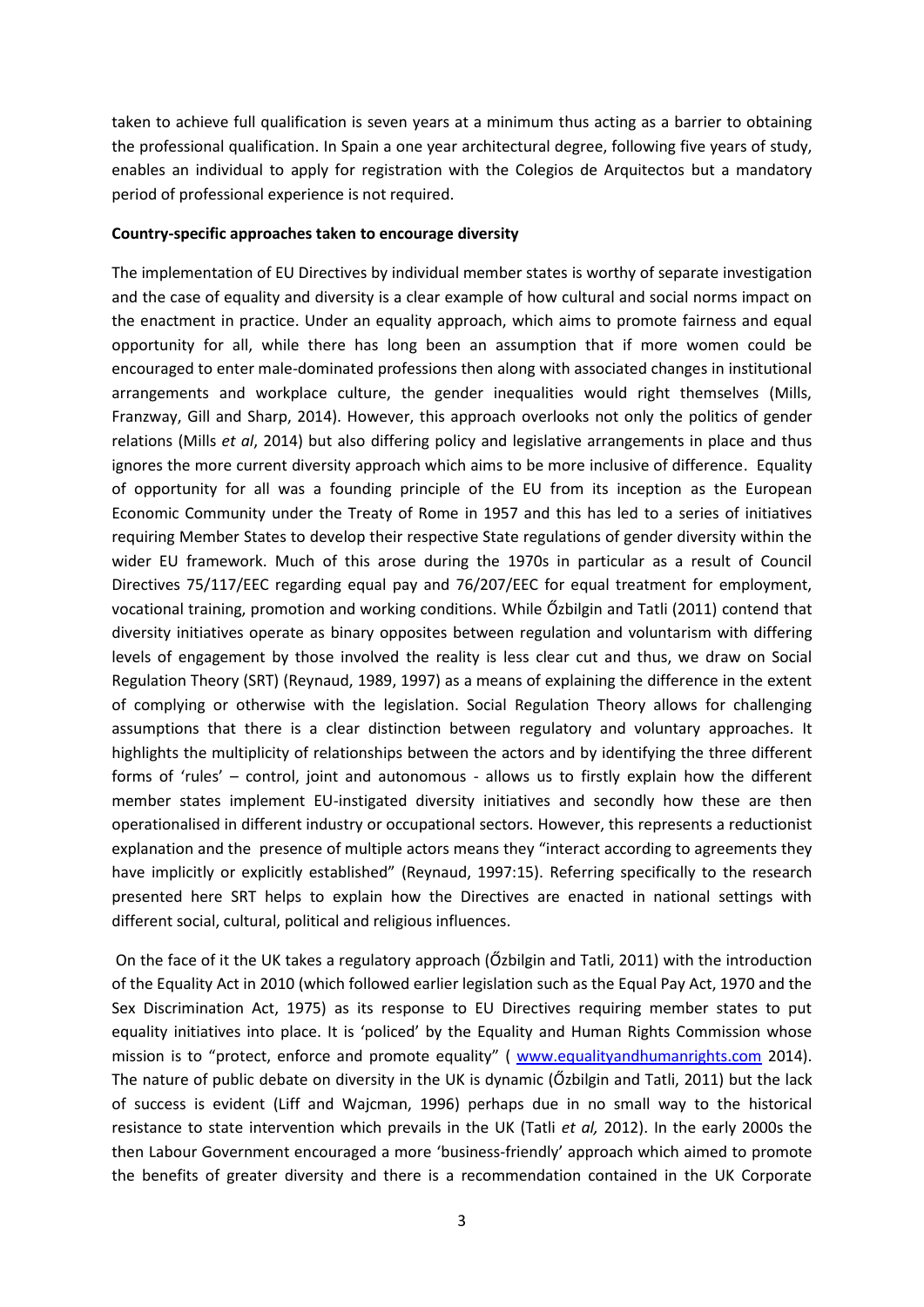Governance Code that FTSE100 companies should aim for at least 25% female board membership by 2015. However, this remains only a recommendation and not a requirement and there is no sanction for failing to meet it. Overall the greatest progress has been in the public sector where public authorities are required to report on prevention of discrimination and the promotion of equal opportunities although the mechanism on requires the reporting and not binding provision.

The approach taken in France is based on Equality of Rights (Laufer and Silvera, 2006) and relies on a complex system of hard and 'soft' laws. As in the UK many of these emanated during the 1970s in response to the EEC Directives but was supplemented by further legislation developed in the 2000s (see Klarsfeld, 2009; Bender *et al* 2014). In addition more voluntary approaches were introduced such as the 'diversity charter' which is a 'commitment text' aiming to 'institutionalise equality at work' [\(www.diversity-charter.com](http://www.diversity-charter.com/) 2014). An accreditation certified by AFNOR (Association Français de Normalisation) is awarded to those organisations who meet the criteria of making a commitment to diversity. In addition, France has introduced a quota for a minimum of board directors to be female, currently this is 20% but rising to 40% by 2017 (Barrett, 2014) but the UK is resisting taking similar action. While France and the UK have responded in opposing ways to the requirements of the EU Directive, Klarsfeld, Ng and Tatli (2012) argue that the distinctions are not as straightforward as they may first appear. They go on to suggest that "Control rules are not as binding as they appear" (Klarsfeld *et al*, 2012:312) in that much depends on how the 'rules' are interpreted by both organisations and the government agencies responsible for the policing of them. They also identify that 'Voluntary practices are not as deliberate as they seem' (Klarsfeld *et al,* 2012:312) highlighting that many so-called voluntary practices become enshrined within practice as "autonomous rules which gain a quasi-regulatory character" (Klarsfeld *et al,* 2012:312). Instead what appear to be binary opposites become somehow conflated. In addition, Lastra (2011:128) argues that soft law means "there is no obligation at all".

In contrast to both the UK and France and somewhat counter to the binary mode of operationalisation as defined by Őzbilgin and Tatli (2011), Spain has chosen not to implement specific policies nor encourage voluntary initiatives instead developing a 'practical philosophy' as "a way of managing diversity which is not based on established and preconceived ideas" but rather as a social construction (Zapata-Barrero, 2010:384). Under this evolutionary strategy, which draws on structural, history and identity contexts, strategic directions are given for political action (Zapata-Barrero, 2010) which then translate into policy. The creation of the Instituto de la Mujer (National Institute for Women) in 1983, with the aim of being the starting point for state feminism, has influenced gender equality public policy development. The autonomous Spanish regions adopted the national model but while it has led to the development of new policy instruments, the complex nature of multiple approaches has ultimately resulted in their fragmentation (Bustelo and Ortballs, 2007) thus reducing their effectiveness. One such example is that large companies of over 250 employees are required to produce an 'Equality Plan' to ensure women are not discriminated against (Personnel Today, 2007). This initially resulted in a growth in the number of women but more recently it has reversed and opportunities for women have declined to the extent they are in a worse position than before it was introduced (Chinchilla and Kraunsoe, 2012; Gutiérrez Mozo and Pérez del Hoyo, 2012). Likewise legislation introduced in 2007 requiring 40% of board members to be female by 2016 has not had the impact it set out to achieve and currently less than 10% of directors are women. Lack of sanctions is blamed as there are no penalties for non-compliance with diversity statistics only being required when bidding for publicly-funded contracts (GMI Ratings cited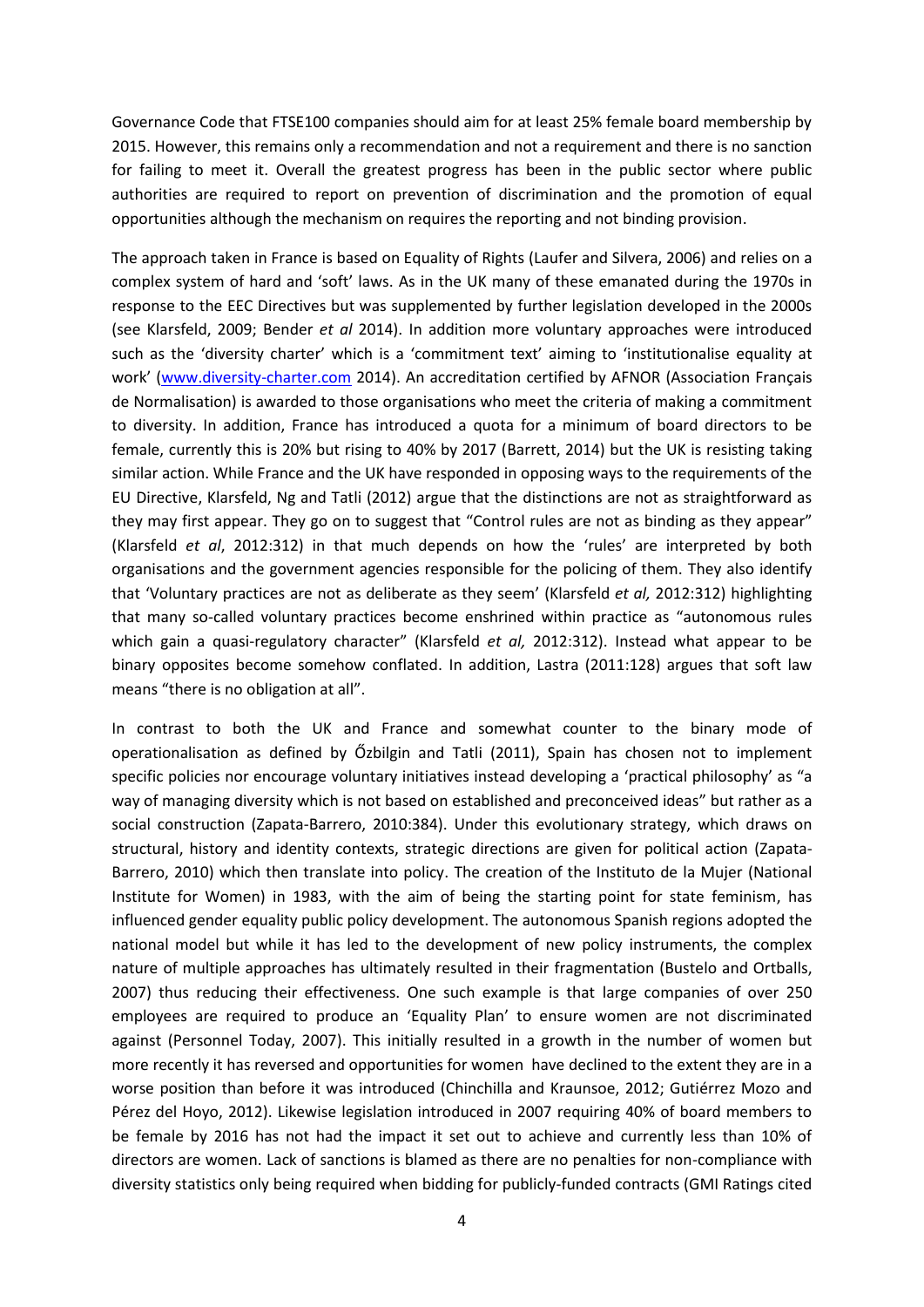by Barrett, 2014). Financial support from the EU encouraged the growth of small businesses by women, thus enabling them to develop working arrangements to suit their individual needs (Author 1 and 2, 2013) but rather than creating opportunities it instead has created 'ghettoes' where women are trapped because they do not have the resources or networks to expand their businesses (Chinchilla and Kraunsoe, 2012). Against this backdrop of variations in practice and thus the numbers of women at board level in organisations it is of no surprise that women are poorly represented throughout at all levels in a male-dominated industry such as construction where most professional services firms fall into the private and the SME sector.

A typology of the approaches taken by the three countries is provided in Table 1 below:

# Insert Table 1

Table 1 indicates that the approaches taken by France and Spain are similar with their focus on quota systems and legislation while the position in the UK is much less directive and relies on either organisational cooperation or the individual taking action within the law. It illustrates a paradoxical situation in that the UK approach is much more voluntary whilst the 'soft' law approaches in France and Spain are subject to much greater legislation. Thus Reynaud's work on Social Regulation Theory is especially valuable in explaining the micro-processes at work in the implementation or adaptation (Livian 2014) and the adoption, adaptation and redefinition (de Terssec, 2003) of the rules which are clearly at play here. Key distinctions are that the UK public sector has a much greater requirement to report than the private sector and that organisational size is more significant in both France and Spain. In terms of aiming for greater levels of gender equality in architecture both distinctions are problematic as the overwhelming majority of architects in all three countries are employed in small or medium-sized organisations generally within the private sector (Mirza and Nacey Research 2015).

# **Methods**

The data reported here is from a comparative study examining the careers of women architects in the UK, France and Spain. Comparative studies are frequently used in sociological studies but rarely in cross-national research (Winch and Campagnac, 1995) but as Winch (2000:88 citing Zeigert and Kötz, 1998:v) argues "it is from comparison that knowledge comes". In the case of this study we are able to provide a comparison of women in architecture in three different national settings examining a variety of contextual and micro-variables than is normally feasible in larger scale cross-national studies (Hantrais, 2009).

Taking an interpretive approach in the qualitative paradigm 66 semi-structured interviews were carried out with women architects (identified from the respective professional bodies): 37 from the UK, 11 from France and 18 in Spain. All the women were interviewed by a native speaker; in the UK and Spain the interviews were carried out face to face but the French architects were interviewed by telephone using Skype and Callburner as a recording mechanism. We acknowledge that the unequal sample sizes are a limitation of the research but greater methodological compromises are required with cross-national research (Mangen, 2007); and, additionally, the interview data is used in a supporting role for illustrative purposes rather than being the whole focus of the paper. By taking a career history approach we were able to explore the influences and events which had shaped their working lives and the meanings they had taken from them. The topic areas discussed were what had attracted them to architecture initially; then they were asked to describe their career history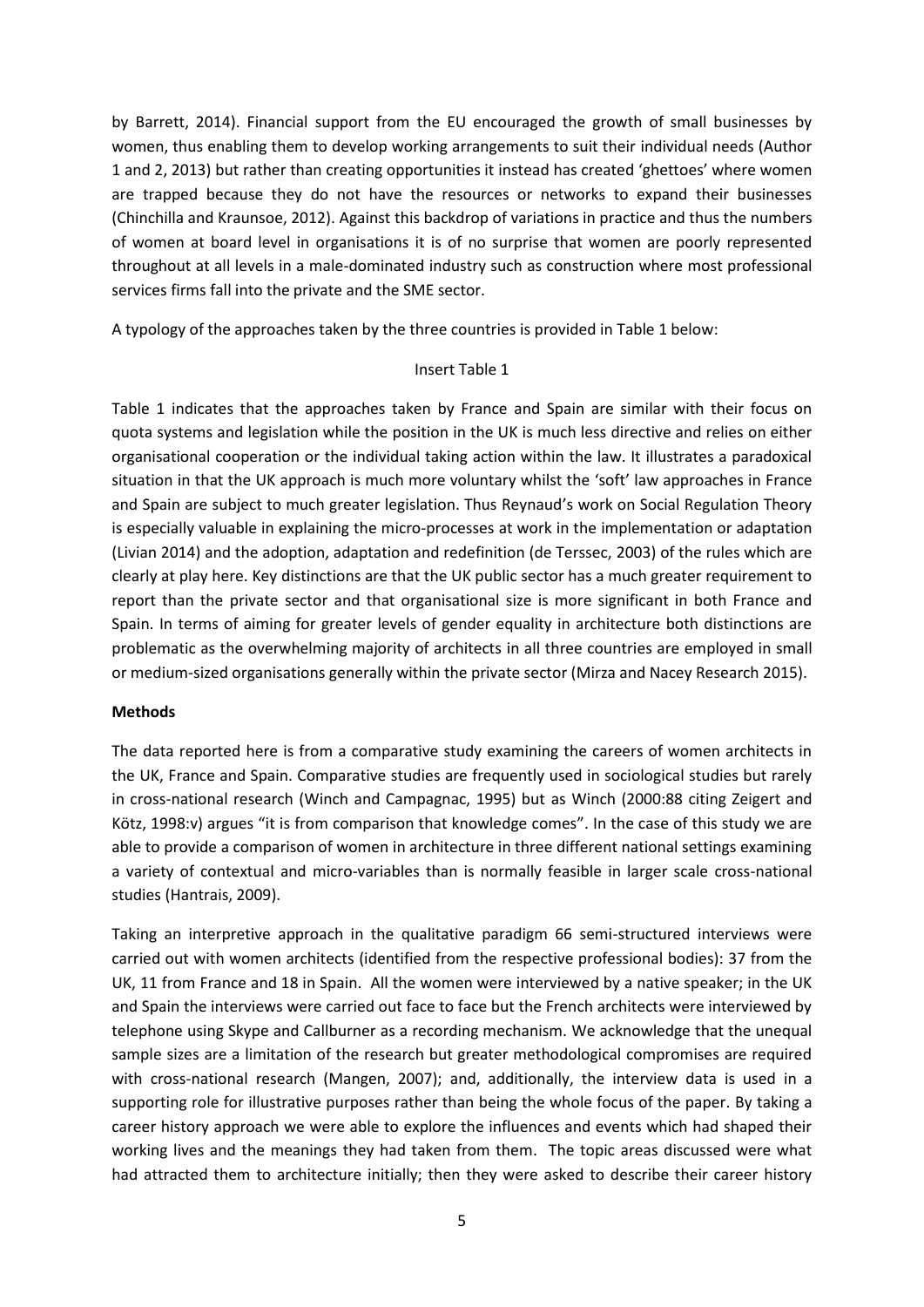highlighting the highlights and low points; and, then to identify what they found rewarding and stressful. The women were deliberately not asked directly about equality in order not to skew responses but if the subject arose, the interviewers probed further to elicit reactions and examples. The interviews lasted from 40 minutes to almost four hours. In line with Irvine (2012) we found that while the telephone interviews were shorter they were not necessarily any less informative than those conducted in person. The UK and Spanish architects tended to use the interview as an opportunity to reflect on their careers, thus deviating from the topic areas at times (for example, one spent a considerable part of the interview musing over when would be the 'right' time to have a baby) whilst the French women focused on answering the questions.

Analysis was carried out in a thematic way using a *grounded in theory* approach (see Authors, 2012 for a full discussion) which allowed us to identify key emergent themes while acknowledging how theory relating to women working in male-dominated professions such as construction influenced our questioning; firstly by matching back to the topic areas of the interviews and then secondary analysis conducted by identifying themes which arose from the interviews. This was followed by a period of desk-based research in which the various initiatives to attract women into the profession and to support them while there, were evaluated in depth. Our analysis now follows.

# **The disconnect between State and Sector**

Professions are "occupations with special power and prestige" (Larson, 2013:x) and thus selfregulate their activities via the professional bodies. Governance of the profession is by the professional bodies – the Royal Institute of British Architects (RIBA - UK); the Conseil National de l'Ordre des Architectes (CNOA - France); and, the Consejo Superior Colegios de Arquitectos de España (CSCAE – Spain) which design and maintain professional standards, control entry to the profession and monitor the conduct of their membership but they are not required by the State to specifically implement gender equality. Thus while there are the state-mandated approaches to improving the position of women in the workplace, it is lacking at the level of the profession itself. Initiatives towards greater diversity within architecture have been generated externally and while there may be support or sponsorship provided by the professional bodies, this is more as an outsourcing of their obligations rather than actually driving change.

There are clear distinctions in how diversity initiatives are approached in each of the three countries with France adopting the most formalised method through the inception of UIFA under the Loi de 1901 which provides a legal framework governing its existence. In contrast Women in Architecture is sponsored by industry organisations including the RIBA but is not regulated in the same way. Spain is taking a more unique stance aiming to implement change through its education system fitting with its 'practical philosophy' position (Zapato-Barrero, 2010). The sector initiatives are shown in Table 2:

# Insert Table 2

# **The (in)efficacy of initiatives**

As part of a process of triangulation we carried out desk research into the range of initiatives designed to attract women into architecture and to act as support mechanisms for their careers. These were predominantly UK-based which provides us with an interesting initial insight in that it is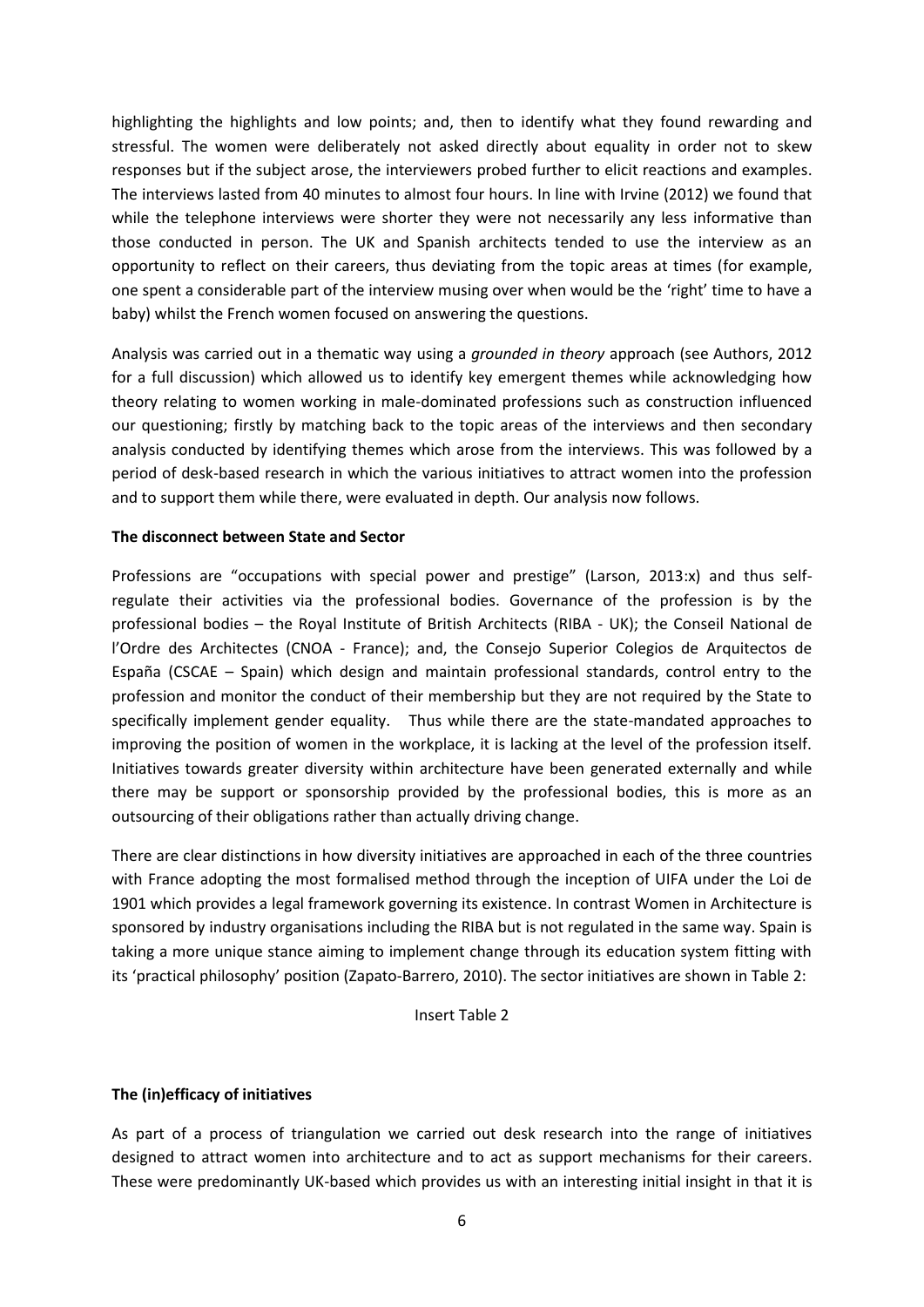in the UK where women have been involved with architecture the longest (Walker, 1989) yet still have not reached anywhere near a 'critical mass' within the profession. The majority of the UK initiatives appear to be transient in nature appearing then becoming subsumed into later initiatives. Frequently they give the impression of being 'gimmicky' with names like 'Chicks With Bricks' which first appeared in 2005, then became part of the 'People in Space' network and has now reestablished itself as a "Celebration of Women in the Built Environment" [\(www.chickswithbricks.com,](http://www.chickswithbricks.com/) 2014). Its aim is to provide networking and mentoring opportunities for young women in construction. However, its focus on social events serves to detract from its aims and also excludes those who are unable to attend because of its London-centric location.

The Building Design 50:50 campaign was launched in January 2005 deliberately as a short-term initiative to promote a Charter of five pledges to be adopted by employers pledging greater equality in recruitment and pay for women architects, flexible working, monitoring of working time, contractual provisions for maternity and paternity rights and the appointment of a 'champion' to promote the Charter (Matthewson, 2012). Its target was to have 250 practices sign up by International Women's Day in early March 2005 but it quickly became tainted via its adoption of dubious tactics and its strategy of 'naming and shaming' architectural practices which refused to sign up to its charter (Matthewson, 2012). While it exceeded its target, as Matthewson (2012:248) explains, it "tended to gloss over the multiple and complex dynamics at play in the profession, and to over-simplify issues surrounding gender equality in particular".

Women in Architecture (WIA) is a more long-standing support and campaigning group to support women in the profession but falls into the same cliché as Chicks With Bricks by overloading its website with pink graphics. It is supported by the Royal Institute of British Architects although we suggest this is purely as a means of absolving the RIBA from having to maintain its own equality agenda.

In France, the *Union Internationale des Femmes Architectes* (UIFE) was founded in 1963 by Solange de la Tour as a response to being told by her local mayor not to submit plans for a competition for a project as "the profession was reserved for the masculine sex having accomplished their military service" [\(www.uifa.fr.](http://www.uifa.fr/), 2011). It currently has over 2000 members representing women in 90 countries and actively promotes the work of its membership to political and social authorities. In addition, with its partner organisation the International Association of Women Architects (IAWA) in the United States maintains an extensive archive of designs and other historical documentation relating to women architects. To date it has held 17 International Congresses which aim to increase public awareness of the work of women architects also to engage with wider debates in society such as environmental issues which was the focus of the most recent congress held in 2013 in Mongolia. While it promotes the development of networks and mutual support it differs from the UK initiatives in that it has demonstrated greater longevity and takes a much more formalised approach in its attempts to raise the profile of women in architecture. Like the majority of the campaigns and initiatives in the UK, it is capital city-centred being based in Paris, however France differs from the UK in that there is a significant concentration (33%) of architects based in the Paris/Ile de France region (Source: CNOA, 2014)

Initiatives in Spain exist in a much different sense being aimed at encouraging young women to study for a degree in 'technical studies', encompassing construction-related professions including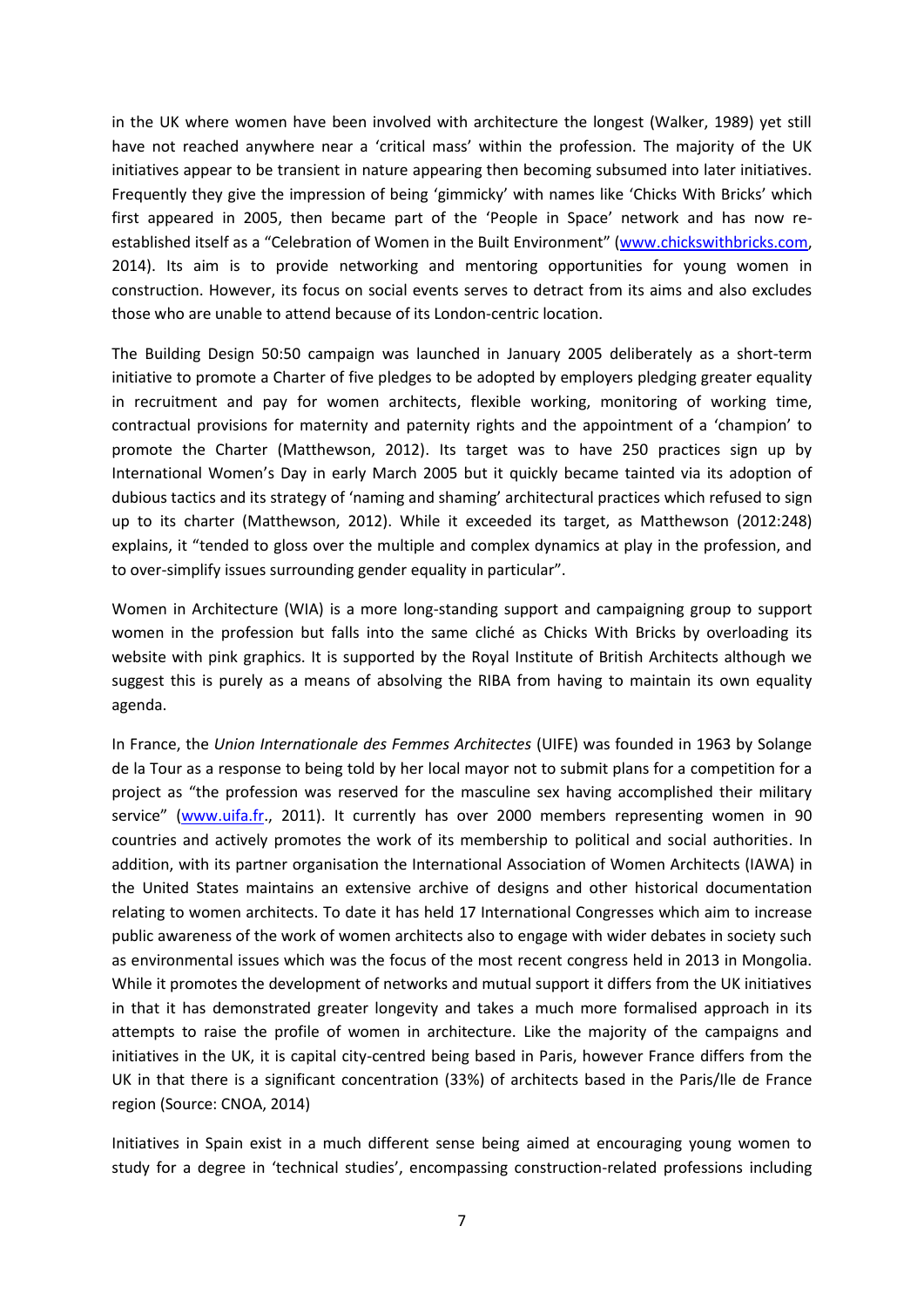architecture, engineering and the like. The initiatives are sponsored by individual universities who are keen to encourage greater gender diversity and operate under the umbrella title of 'Girls' Day España' and are run by female professionals thus acting as role models. They are supported by an association promoting the advancement of women in science and technical professions, the Asociación de Mujeres Investigadoras y Tecnólogas (AMIT, 2014).

However, once again we note the tendency to use gimmicky titles demeaning to women with one such scheme aimed at girls finishing high school being titled 'Valentinas – La Serie' – Valentinas being a play on the location of the university's location in Valencia - emphasising once again their 'femaleness' and, thus, 'difference' in the same way as many of the UK's initiatives. As Matthewson (2012:252) argues "women who work in the architecture profession are reluctant to be marked out according to their gender" so initiatives highlighting this are unlikely to appeal. However a more radical approach has been adopted by the Universidad de Alicante which has modified its study programme to include a gendered perspective specifically to attempt to improve gender equality:

"At University, there is not a diversity view on history, architectural theory or practice. Subjects are taught from an occidental, white and masculine profile. There is resistance to acknowledge the problem or the belief that it has already been solved. There is also excessive formality in teaching and weak knowledge foundations. Schools of architecture should be the  $1<sup>st</sup>$  place for action in order to obtain gender equality in architecture. [We] want to teach with a gender focus, showing the work of women architects to students, so that they could have women architect references in mind." (Gutiérrez Mozo, y Pérez del Hoyo, 2012:52 – translation by one of the authors)

This scheme is interesting in that it reflects the 'practical philosophy' behind Spain's approach to equality and diversity however it is not a straightforward solution. It will take time to adapt the mind set in a nation renowned for its patriarchal structure and culture (Aguilera, 2004).

The impact of those initiatives specifically aimed at women is not to redress the balance or as a response to male-dominated workplaces but rather they are attempts to meet women's needs. However by 'normalising' the status quo the outcome is the "explanation for women's underrepresentation is displaced onto women themselves" (Mills *et al*, 2014:12) thus we now turn to our interview data in order to explore this notion further.

# **Women in architecture today in the UK, France and Spain**

The age range of the interviewees was from  $27 - 72$  which included two who were retired, four who were unemployed at the time and two on maternity leave/career breaks, giving us a broad range of professional experience and varied career histories which are indicated in Table 3 below.

# Insert Table 3

In the discussion that follows the women are identified by their age, country and length of service as these all impact on the interpretation of the data. Those with the longest service will have completed much of their career prior to the more recent legislation while those at an early career stage are likely to have a much higher awareness of equality and diversity issues. The section begins with a discussion on what prompted the career choice of architecture then moves to consider the women's awareness and engagement with equality and diversity issues.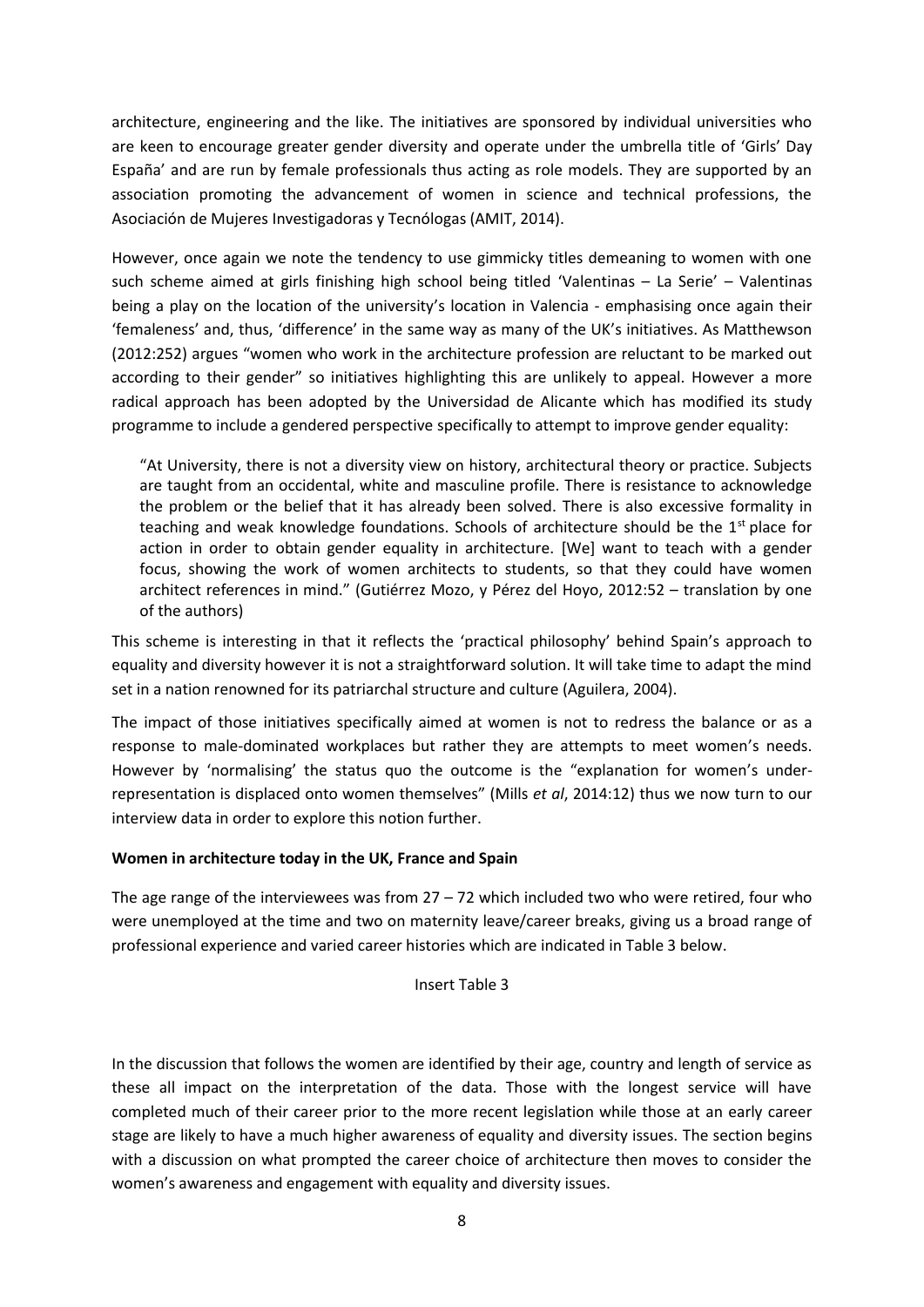#### **Entering a male-dominated profession**

One of our opening interview questions was to ask why the women had chosen a career in architecture given that the construction industry is overwhelmingly male-dominated. The responses were somewhat surprising in that no one had made a conscious decision to become an architect based on researching the career in depth contrary to mainstream career theory which suggests that a rational choice is made based on the meaning and identity with the chosen career (Super, 1957; Levinson, 1978) . Instead the reason given by the majority of women for becoming an architect was that it was an inherent desire stemming from childhood, this was followed by having a parent working in the construction industry which would at least provide some insight into what the profession entailed. However the third most common reason was being good at both maths and art at school and comments like "there's not much else you can do with these subjects" (UK, age 44, qualified 19 years). Overall there was a distinct lack of awareness as to the culture of the industry and the nature of the work itself. Careers guidance at school had raised the notion of architecture as 'not appropriate' for women but where it had been mentioned it was dismissed by the women who perceived it as an obstacle to fulfilling their dream of becoming an architect. Our oldest respondent (age 72) had qualified shortly before WW2 started and admitted that she had an advantage of becoming established during the war years but it was expected (Hakim, 1996) that she would give up work when her husband returned home. However, her earning capability was higher than his so she used this to justify continuing to practice.

While the lack of awareness as to the nature of the profession was unanticipated, it was surprising that none of our respondents entered the profession with a strong feminist agenda or in order to promote equality. It was evident from our interviews that the women did not realise the profession was so male-dominated until they arrived at university and found themselves in a minority, one of our interviewees mentioned her course had "about 30 students overall of which six of them were women and I was the only one to qualify so the dropout rate was and is disproportionally high" (UK, age 27, qualified 2 years). In fact one UK respondent told of how she left a feminist cooperative because "they were coming to you with the issue all the time" (UK, age 42, qualified 4 years) and only one (UK based also) discussed feminism itself. There was an expectation on their part that they would be treated equitably in line with their male counterparts. The Spanish women mentioned unequal treatment and heightened visibility due to their gender much more so than those in the UK or France and spoke of constantly having to "prove oneself" (Spain, age 35, qualified 10 years). Asking for maternity leave was seen as requesting "a favour, a privilege I had for being at home with my baby" (Spain, age 42, qualified 15 years) while another was back on site within a week of giving birth for fear of being substituted by a man. The French women overall played down gender as being significant and told of proving themselves through their work instead or commanding greater respect as they became older. One mentioned "I was one of the first female architects to set up in the Charente area… first woman… I have never felt… in the relationships I have never felt it [dominance of men] … With seniority and reputation, it gets better" (French, age 57, qualified 31 years).

## **(In)visibility**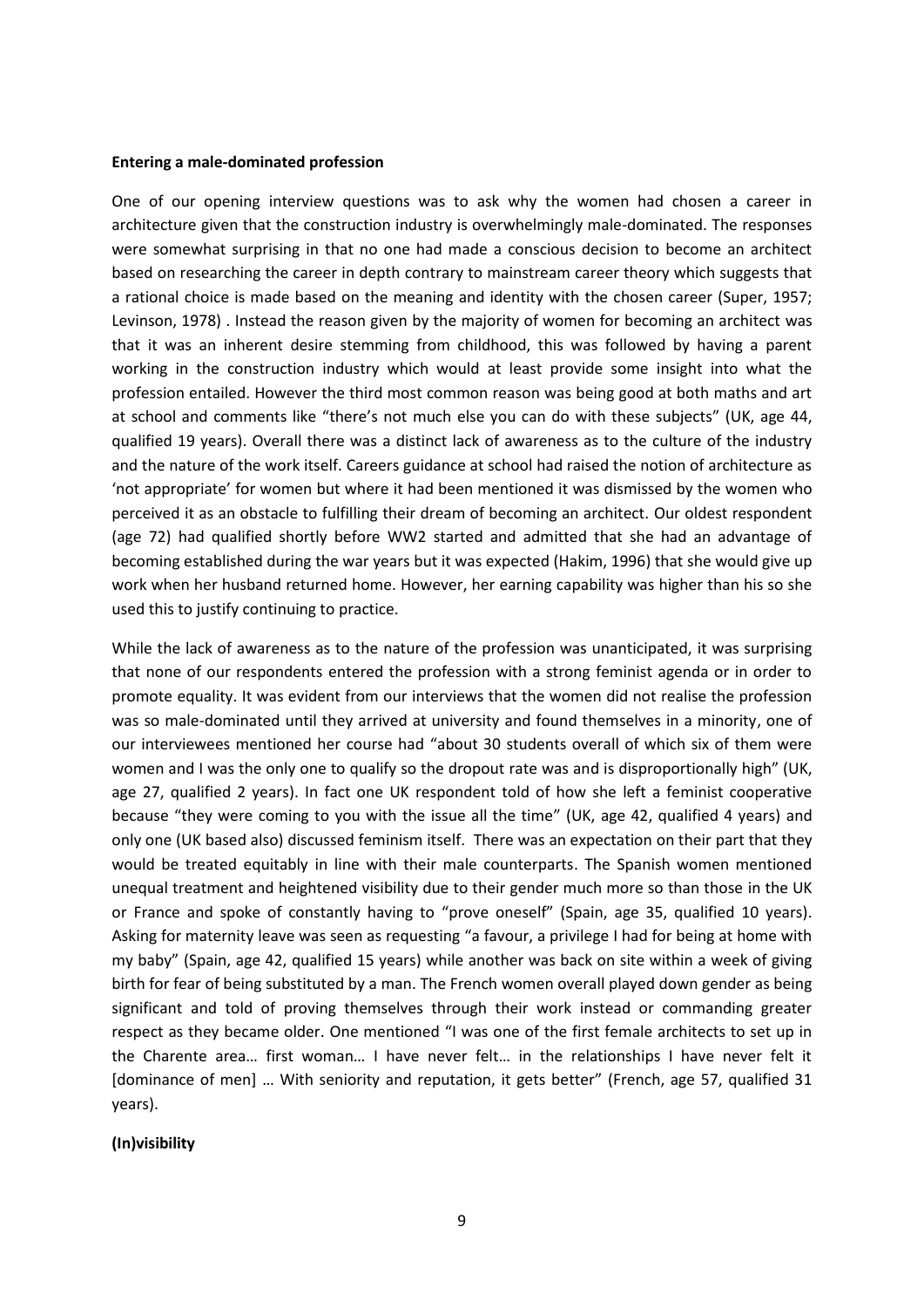Spain is widely known as being a very patriarchal society and despite women being present in the architecture profession in greater numbers than in France and the UK, their position is poor yet they were immediately much more visible to their male industry colleagues. Spanish women architects told of being patronised in all aspects of their working lives whether in the office environment or on site. Their voices and appearance were commented on with comments like "you're just a beautiful face for them, that's all" (Spain, age 27, qualified three years) as if to emphasise their 'femaleness' and by association their unsuitability for the role. In addition, several reported they were not allowed to visit construction sites or deal with clients and had to remain office-based or not being allowed to work on prestigious projects instead being restricted to small projects. One mentioned how "my bosses were the ones going on site, my work had to do with the plans and I stayed in the practice … because we are supposed to be tidier and calmer" (Spain, age 35, qualified 10 years) while another stopped visiting site because "they would start whistling at you and you're supposed to be the site director" (Spain, age 58, qualified 23 years). This all restricts the potential for their career development as they cannot develop the portfolio necessary to be able to strengthen their professional reputation sufficiently to advance.

The French women spoke of being regarded as a 'curiosity' until they had established their reputation with one in particular relishing the renown it gave her enhancing her reputation; she had studied in the UK and developed a specialism in bioclimatic buildings. When she set up her own *agence* in France "[t]hey looked at me like I was talking Chinese!" (France, age 39, qualified 12 years) but the strategy worked and helped raise her profile helping her to win prestigious projects including one for a luxury goods multinational which she refers to as the 'beast'. "People in the area around, politicians … all want to come to see the 'beast' so that's nice". Another said she felt being a woman meant "it's easier for a contractor to say to a woman: 'I don't know .... Help me out, let's talk about it' than to a man. Perhaps they're more tolerant towards us and we're more listened to" (France, age 47, qualified 19 years).

In contrast the UK women appeared invisible - they did not report difficulties from construction workers on site but this may reflect the power imbalance as they occupy a stronger position because of the supervisory nature of the architect's role on site. Instead where they reported problems regarding exclusion and sexism it was from their professional colleagues. They spoke of being ignored by male professional colleagues on site and in meetings, or of being deliberately excluded from conversations which were described as "invariably about football" (UK, age 41, qualified 16 years). One woman was deliberately omitted from an invitation to a corporate golf day despite being an exceptionally good player and able to compete equally with men. Another mentioned that during an industry seminar where she was the only woman that when introductions were made she was left out as the men had assumed she was only there to take notes until she asked "what about me?" (UK, age 42, qualified 4 years); while a third - who was the practice principal (owner of a small practice) - attended a meeting with a much younger male year out student and realised that all the questions were being directed towards him rather than her as the senior architect (UK, age 48, qualified 8 years).

We heard of one UK employer being referred to by two women (in separate interviews) as a "sexist pig" – he typically recruits young newly qualified architects and exploits them, paying them less than their male counterparts. Despite there being protection in the law for these UK women, they were reluctant to proceed in this way for fear of being perceived as litigious and damaging future job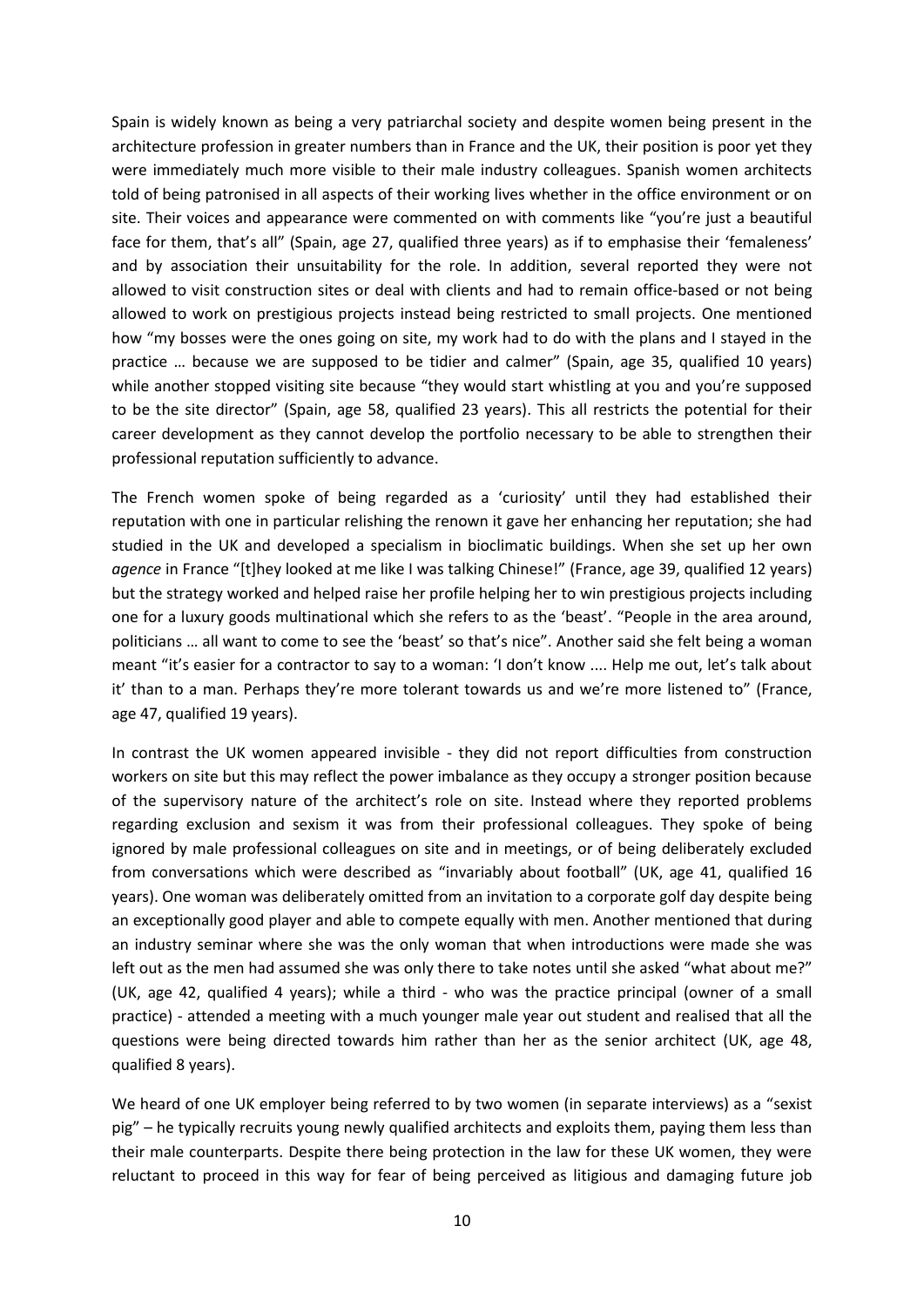prospects. Another employer denied a female employee a company car while providing one for a male colleague citing him as being more deserving and "you can always use your husband's car" (UK, age 42, qualified 17 years).

Local authority employers were, however, highlighted as environments where there were mixed responses regarding sexism and harassment by colleagues, this is due to general higher levels of awareness of equality in the public sector with one woman saying "It was quite liberating working there [local authority], I was treated as an equal … before I had situations where the boss would come around being nice to the boys and then be bitchy to me" (UK, age 40, qualified 8 years)

However two other women who had worked in the public sector had suffered from harassment from male colleagues but took recourse through the more clearly defined grievance procedures in place. The contraction of the public sector in the UK has meant that the majority of architectural work is now contracted to the private sector resulting in the perpetuation of inequality and marginalisation.

# **Engaging with networks/supporting initiatives**

While we did not question specifically about the perceived impact and support derived from the policy initiatives, the women were asked about the professional bodies and the levels of support offered to them in their careers. The designer of the 'beast' (mentioned above) told of how "there's l'Ordre des Architectes who want to publicise what I've done because it's the only project like that in [the region]" (France, age 40, qualified 12 years) thus representing the professional body positively. In contrast the UK women were "guilty of never having darkened the doors of the RIBA" or who objected to the London-centric nature of events whether they are networking events organised by the initiatives discussed above or from RIBA training occasions such as one aimed at women returners to architecture following career breaks which was described by one of our interviewees as impossible to attend because of the distance.

French women architects reported that networks were key in maintaining their reputation although none were members of UIFA. While several reported that they felt L'Ordre des Architectes were helpful this was more for professional support rather than promotion of gender equality. Several of the UK women mentioned the group Women in Architecture but none had engaged with it or its activities. A key factor is time, long hours are well-documented as a feature of the profession (de Graft-Johnson *et al,* 2003)) which then impacts on the ability or desire to participate. Any such 'free' time is absorbed by the need to attend events which attract the necessary Continuing Professional Development (CPD) hours.

None of the Spanish women felt their professional body was supportive or helpful; in fact the trade union representing architects accused the professional body of perpetuating the low status of the profession and attendant low wages. In addition, they were denied access to the informal networks necessary for obtaining projects and "if you don't have connections, it's difficult to get work. Let's not deceive ourselves; it's even more difficult when you're a woman" (Spain, age 60, qualified 35 years). Another commented about the difficulties associated with moving to a new region and "you're in a profession where surnames work a lot, at least in small provinces" (Spain, age 42, qualified 17 years).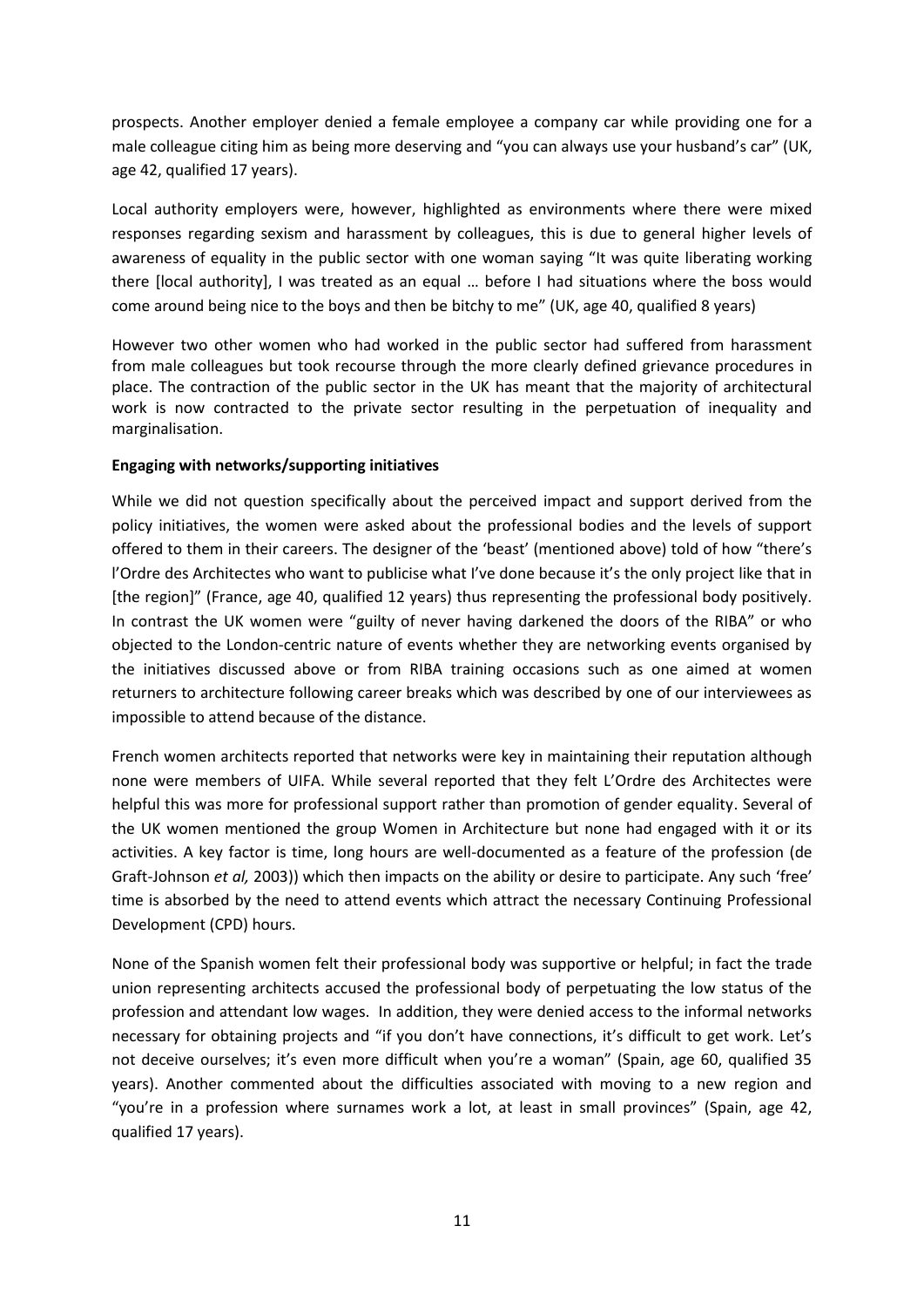## **Discussion and conclusions**

The UK's way towards the creation of diversity initiatives focuses on networking and socialising; in France the tactic is of a political/activism nature whereas in Spain it is directed towards attracting women in higher education. Whatever the approach taken the aim is to attract women to and retain them in the architecture profession however their impact has been limited as numbers of women are not reflecting the same proportions as in other professions. Equality initiatives are clearly failing and are not engaging those they are designed to help whether they stem from 'control rules' or 'voluntary practices'.

A common theme among all the initiatives is their focus on women alone; their emphasis is on events or campaigns which are aimed at women with the exception of the Building Design 50:50 drive which due to its questionable methods managed to alienate many employers. Thus their effectiveness is limited due to the lack of a 'critical mass' of women in the profession who are able and willing to help other women. We argue that while men are excluded, they then either remain unaware of the imbalance or are aware of it but feel that it does not concern them. Recent difficult economic conditions which in turn impact on the construction industry have meant that there is an over-supply of architects and while this is the case the position of women in the profession will remain poor.

The Spanish women, unlike their French or UK counterparts, have the protection of a trade union 'El Sindicato de Arquitectos de España) however gender equality is not one of its objectives despite women accounting for majority of directors. The French and UK women instead are 'protected' by their respective professional bodies which provide codes of conduct for employers and employees alike – however there is little guidance by either the CNOA (France) or the RIBA (UK) in terms of support for equality. A recent report by CNOA (Observatoire, 2014) provides a detailed overview of the architecture profession in France including earnings, age of those in the profession, working arrangements, value of projects and the like but makes no mention of the number of women. Likewise, the latest edition of the RIBA Practice Handbook (Ostime, 2013) has omitted the section contained in the previous edition on equality or gender issues. The earlier edition (Lupton, 2005) included a section on the employment of women focusing on part-time working and childcare with the implication that these would be problematic instead of suggesting workable solutions.

Many contracting organisations in the UK are affiliated to the Considerate Constructors Scheme which aims to promote the image of construction. Its "Code of Considerate Practice commits those sites and companies registered with the Scheme to care about appearance, respect the community, protect the environment, secure everyone's safety and value their workforce" (Considerate Constructors Scheme, 2014). While not specifically referring to equality or diversity matters its remit is broad enough to encompass behaviours of employees in an implicit format. However, we argue, it actually discourages the assimilation of women into the wider construction community because it is behaviour-driven rather than attempting to change values or norms. However, while the UK women have protection via the law it is failing them due to high costs financial and emotional terms as well as the potential damage to their professional reputation supporting Klarsfeld *et al's* (2012) observation that control measures are not as binding as they seem.

Indeed the Considerate Constructors Scheme could be said to be a prime example of the weaknesses in the system of control measures in that it is funded by its member organisations in order to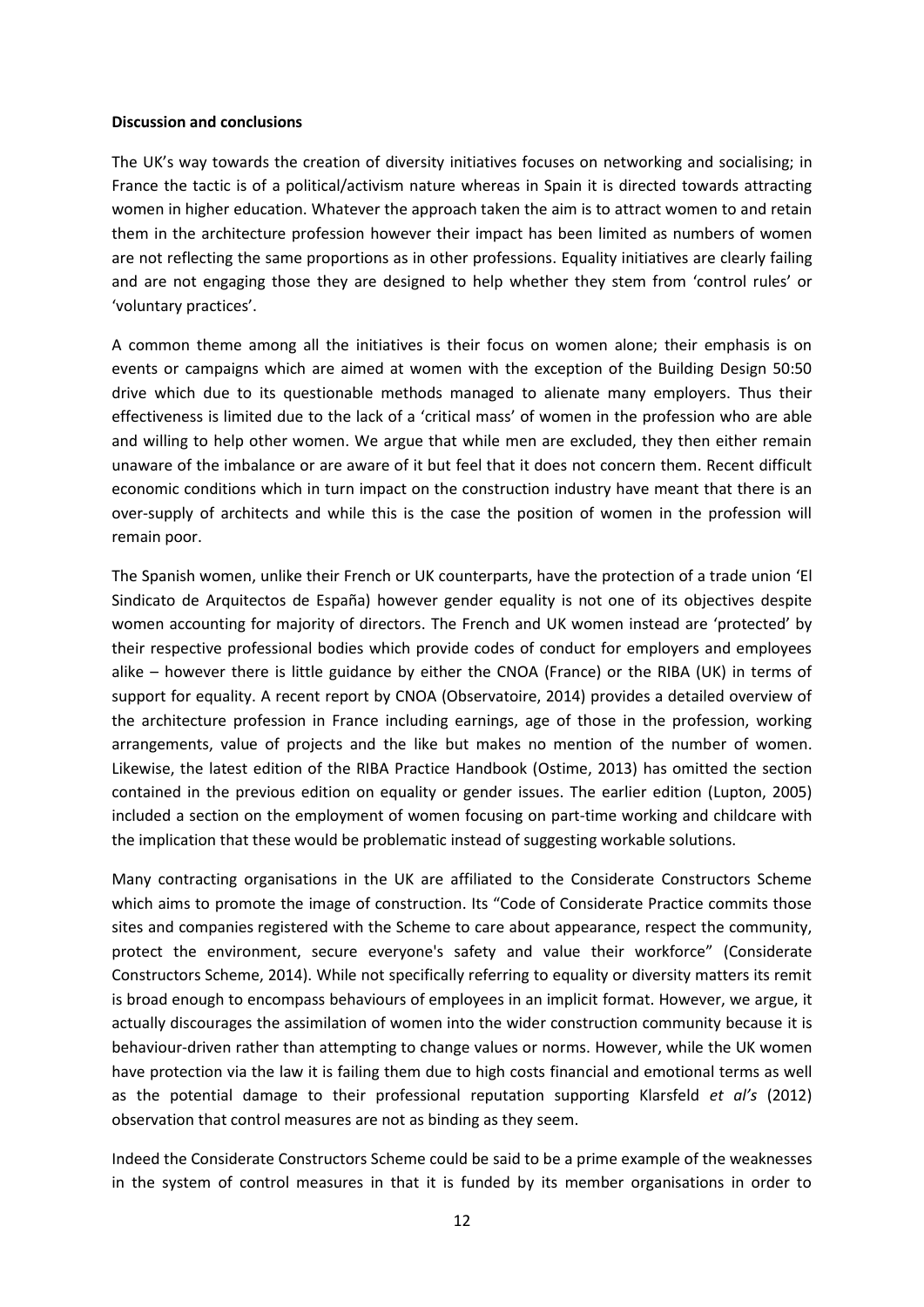outsource their own responsibility for monitoring behaviours. Continuing the theme of measures not achieving their aims, the French 'diversity charter' relies largely on self-auditing by organisations which in turn can be problematic (Klarsfeld, 2009; Klarsfeld *et al,* 2012).

It is significant that none of our interviewees had carried out any prior research on what architecture entailed neither as a career nor what the working environment may entail before entering the profession. Some had got an insight from family or friends who worked in the construction industry but in the main, these women would have forged a career in architecture irrespective of any kind of initiative designed to encourage them. In fact, the converse is true with our oldest interviewee, who despite UK Government 'encouragement' for women to give up work following WW2, used her superior earning power as her justification for continuing to practise.

Contrary to common perceptions of the construction industry as sexist only the Spanish women reported construction sites as being unpleasant to visit. The UK and French women mentioned they were respected when on site. The UK women told of harassment and sexism from their male colleagues or employers whereas the French women did not report any instances possibly as working as a '*liberale'* in an *agence* was the most common working arrangements thus offering greater autonomy rather than being part of a larger organisation.

The visibility/invisibility conflict reported by the Spanish and UK women perhaps arises from the different approaches to diversity taken in the respective countries with the sanction-based mechanisms in the UK serving to promote women's lack of visibility and assimilation. We argue that confusing plethora of initiatives and resulting sanctions for non-conformity mean that men in the profession and industry take the 'easy' option of ignoring them and those who they are designed to help. The continuing focus on those initiatives directly solely at women serves to exclude men who then remain disincentivised to act. However, the question of whose responsibility to instigate change and maintain it against such a backdrop of entrenched structural and cultural 'norms' needs to be asked. Greed (2006: 71) argues that "(e)xpecting a small minority of women to be the change agents to turn around an entire industry is putting a tremendous burden and responsibility upon women entrants. This stance ignores the need for major cultural and organisational change upon the part of the men who comprise 95 per cent of this sector".

What we have seen through our research is the very different ways that EU Directives are enacted by the member states and how this then filters down into practice. There is the approach based in law with attendant sanctions as adopted by the UK; the 'voluntarist' method of obtaining an accreditation closely monitored within the legal framework as implemented in France and the 'bottom up' redefinition of architectural education being trialled in Spain – however none of the approaches appear to be having the desired effect of improving gender equality. The multiplicity of approaches reflects the manipulation of the 'rules' as outlined by Reynaud's Social Regulation Theory (1989, 1997) in that each country is seen to be implementing the EU Directives but there is little in the way of change occurring as a result. In fact, there is clear evidence to support Klarsfeld *et*  al (2012:322) who state that while SRT allows for the construction and manipulation of rules it also produces the means for the sector "to demolish them or let them fall into oblivion". The 'rules' are thus influenced by the different national settings and the variations in employment relations within them. The UK follows a much more liberalised market-driven approach to equality issues (Hyman, Klarsfeld, Ng and Haq, 2012) than either France or Spain however there are also differences in the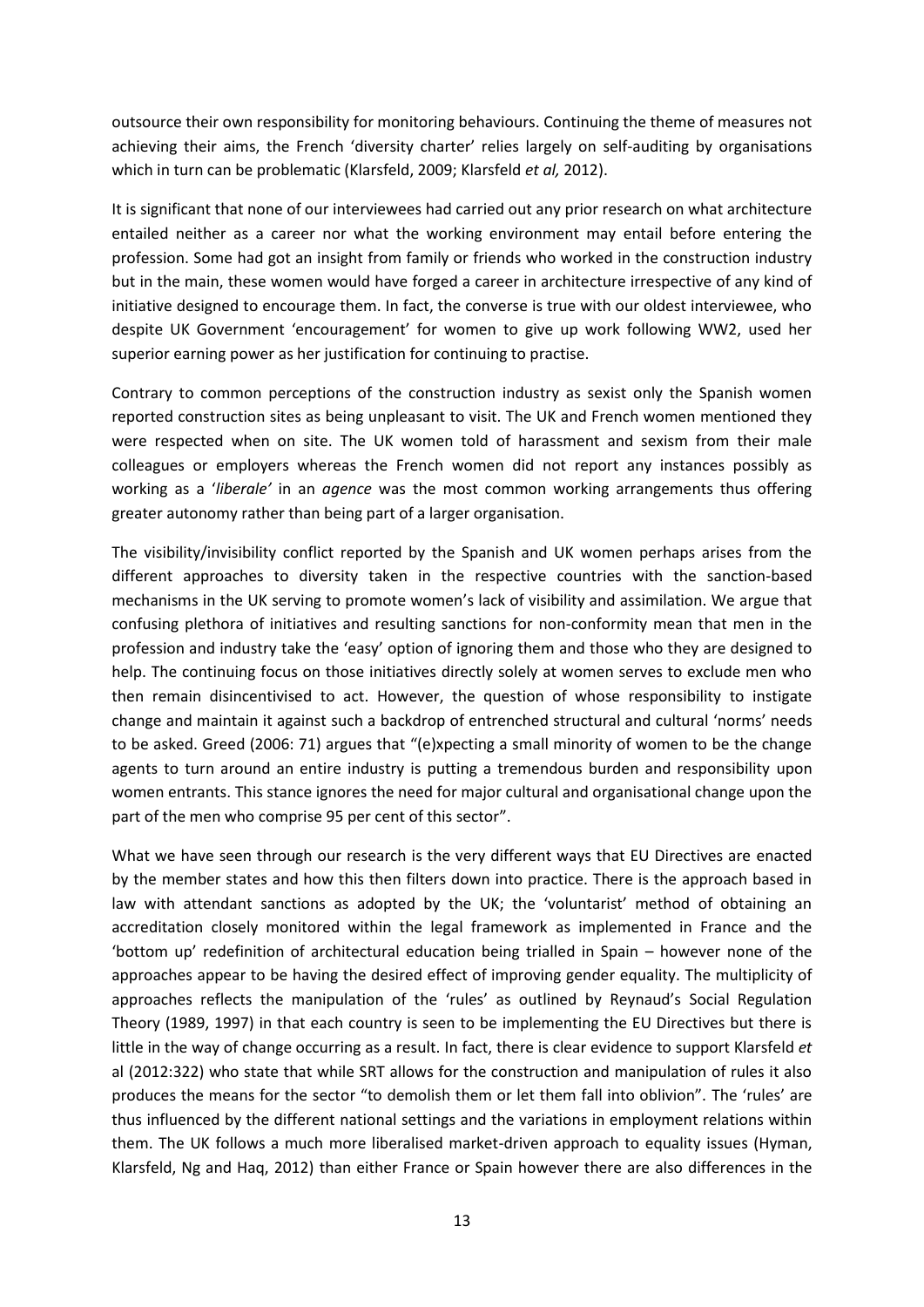provision of childcare as well as variance in cultural and religious attitudes towards women's involvement with work. We support the argument from Greed (2006) that it is too big a burden and responsibility for women alone especially as they do not form part of a critical mass and nor are their voices heard. We argue that until men themselves engage with the need for greater equality and diversity to a much larger extent and start taking effective action to start changing entrenched culture and mind sets that little progress will be made.

Thus the contribution made by this paper is two-fold. Firstly the differences in the mode of implementation and adaptation of the EU Directives by the three countries are examined and this leads to the identification of a point of disconnection between nation-wide initiatives and their transfer into a profession. The small size of the employing organisations largely absolves them from regulation regarding reporting requirements or having to introduce gender quotas. In addition, the system of governance over the profession (via the professional bodies) is weak in terms of implementing gender equality as they are not actively promoting change, instead relying on individual employing organisations operating within the state framework. Secondly, by reporting the experiences of women working as architects in different employment contexts, the research shows an unwillingness to become involved with initiatives intended to promote greater equality for all women whether it is through lack of time or not wanting to be labelled as an activist thus potentially affecting future projects or employment prospects. Our contribution to extant diversity literature is that while it is apparent that state mechanisms driving the gender equality agenda are in place, there appear to be 'fracture points' which inhibit the transmission of policy into effective practice. This would benefit from exploration via further research. Conversely while those women working in architecture wanted to be treated fairly both in their organisations and in the wider construction industry, there was a sense of 'resigned accommodation' of the position. The implications for practice are to identify why this may be the case and highlight what could be done to address it.

There is clearly a need for the respective professional bodies to play a much greater role in redressing the inequality present in the profession. They should be taking a much more proactive approach by developing feasible policies rather than relying on the existence of what are largely informal initiatives and schemes. To help address the limitation of unequal sample sizes present in this research, the topic would benefit from further and larger-scale research to specifically investigate women's perceptions of and levels of engagement with equality initiatives which would could then be used to inform the development of policy within the profession.

# **References**

Authors (2012)

Authors (2013)

Aguilera, R. (2004) 'Corporate Governance and Labor Relation: Spain in the European Context' in Pendleton, A. and Gospel, H. *Corporate Governance and Labor Management: An International Perspective,* Oxford, Oxford University Press.

Barrett, C. (2014) 'Gender quotas feel coercive but appear to work' *Financial Times* 15 May 2014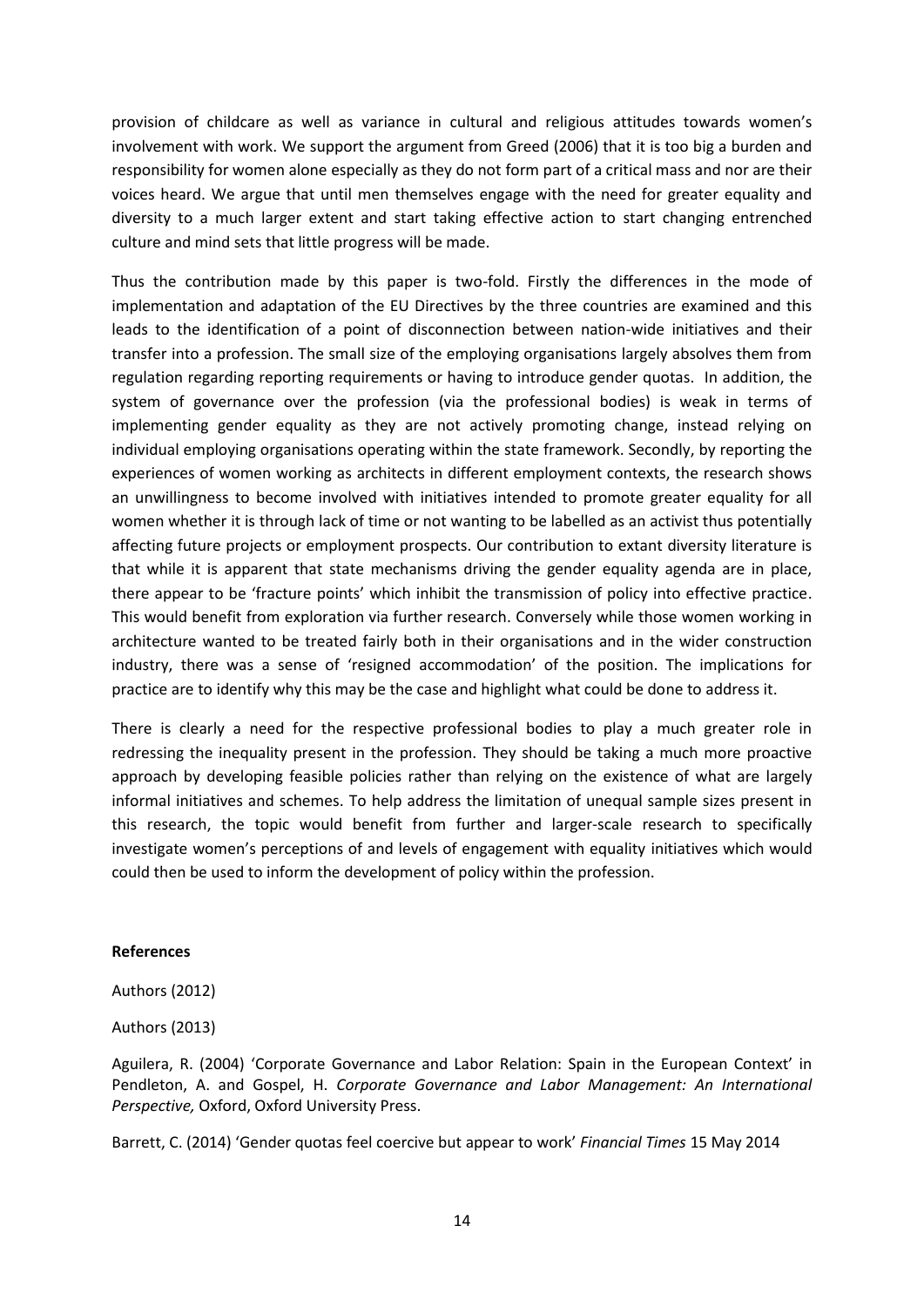Bender, A-F., Klarsfeld, A. and Laufer, J. (2014) 'Equality and diversity in years of crisis in France' in Klarsfeld, A. Booysen, L., Ng, E., Roper, I and Tatli, A. (eds) *International Handbook on Diversity*  Management at Work: Country and Thematic Perspectives on Diversity and Equal Treatment. 2<sup>nd</sup> edn Edward Elgar, Cheltenham UK and Northampton, Mass, USA

Bustelo, M. and Ortballs, E. (2007) 'The Evolution of Spanish State Feminism: A Fragmented Landscape' in Ootshorn, J. and Kandola, J. (eds) *Changing State Feminism*, Palgrave/Macmillan, Basingstoke.Chadoin, O. (1998) 'La féminisation de la profession d'architecte : entre dépréciation statutaire et reconfiguration identitaire' Centre des Ressources du Réseau de la Recherche Architecturale et Urbane available vi[a www.ramu.archi.fr](http://www.ramu.archi.fr/) (accessed 23 October, 2011)

Chicks with bricks (2014) available a[t www.chickswithbricks.com,](http://www.chickswithbricks.com/) accessed  $6<sup>th</sup>$  November 2014

Chinchilla, A.N. and Kraunsoe, V. (2012) 'Progressive law in Spain is not enough. 20First: Building Gender-Balanced Businesses, available at http.bit.ly/RWAXNf (accessed 12 April 2012)

Conseil Nationale de l'Ordres des Architectes (CNOA) (2014) La Profession en Chiffres <http://www.architectes.org/connaitre-l-ordre/les-chiffres-de-la-profession/quelques-chiffres/> accessed 16/11/2014

Considerate Constructors Scheme (2014) [http://www.ccscheme.org.uk/index.php/ccs-ltd/what-is](http://www.ccscheme.org.uk/index.php/ccs-ltd/what-is-the-ccs/what-we-do%20accessed%2026/11/2014)[the-ccs/what-we-do accessed 26/11/2014](http://www.ccscheme.org.uk/index.php/ccs-ltd/what-is-the-ccs/what-we-do%20accessed%2026/11/2014)

De Graft-Johnson, A. Manley, S. and Greed, C. (2003) 'Why Do Women Leave Architecture?' Royal Institute of British Architects/University of West of England Research Project, London, RIBA

De Terssac, G. (2003) *La Theorie de le Régulation Social de Jean Daniel Reynaud. Débats et Prolongements,* La Découverte, Paris.

Equality and Human Rights Commission (EHRC) (2014) [www.equalityandhumanrights.com](http://www.equalityandhumanrights.com/) . Accessed 13/11/2014

Eurofound (2014) 'Gender equality in the workplace' available via [http://eurofound.europa.eu/observatories/eurwork/comparative-information/gender-equality](http://eurofound.europa.eu/observatories/eurwork/comparative-information/gender-equality-plans-at-the-workplace%20accessed%2016/11/2014)[plans-at-the-workplace](http://eurofound.europa.eu/observatories/eurwork/comparative-information/gender-equality-plans-at-the-workplace%20accessed%2016/11/2014) accessed 16/11/2014

Eurostat (2014) Full-time and Part-time Employment by Sex and Economic Activity, available via <http://epp.eurostat.ec.europa.eu/portal/page/portal/eurostat/home/> accessed 15/7/2014

Fowler, B. and Wilson, F. (2004) 'Women Architects and Their Discontents', *Sociology,* 38(1) 101-119.

Greed, C. (2006) 'Social exclusion' in Gale, A.W. and Davidson, M. (eds) *Managing Diversity and Equality in Construction: Initiatives and Practice*. Taylor and Francis, London.

Gutiérrez Mozo, M.E. y Pérez del Hoyo, R. (2012) Docencia y género: primeros pasos de la Universidad de Alicante (España) en la carrera de Arquitectura. Arquitectura y Urbanismo. Vol. XXXIII, nº 3, 52-69

Hyman, R., Klarsfeld, A., Ng, E. and Haq, R. (2012) 'Introduction: Social regulation of diversity and equality' *European Journal of Industrial Relations,* 18(4) 279-292.

Instituto Nacional Estadística, 2014 [\(www.ine.es](http://www.ine.es/) accessed 14th November 2014)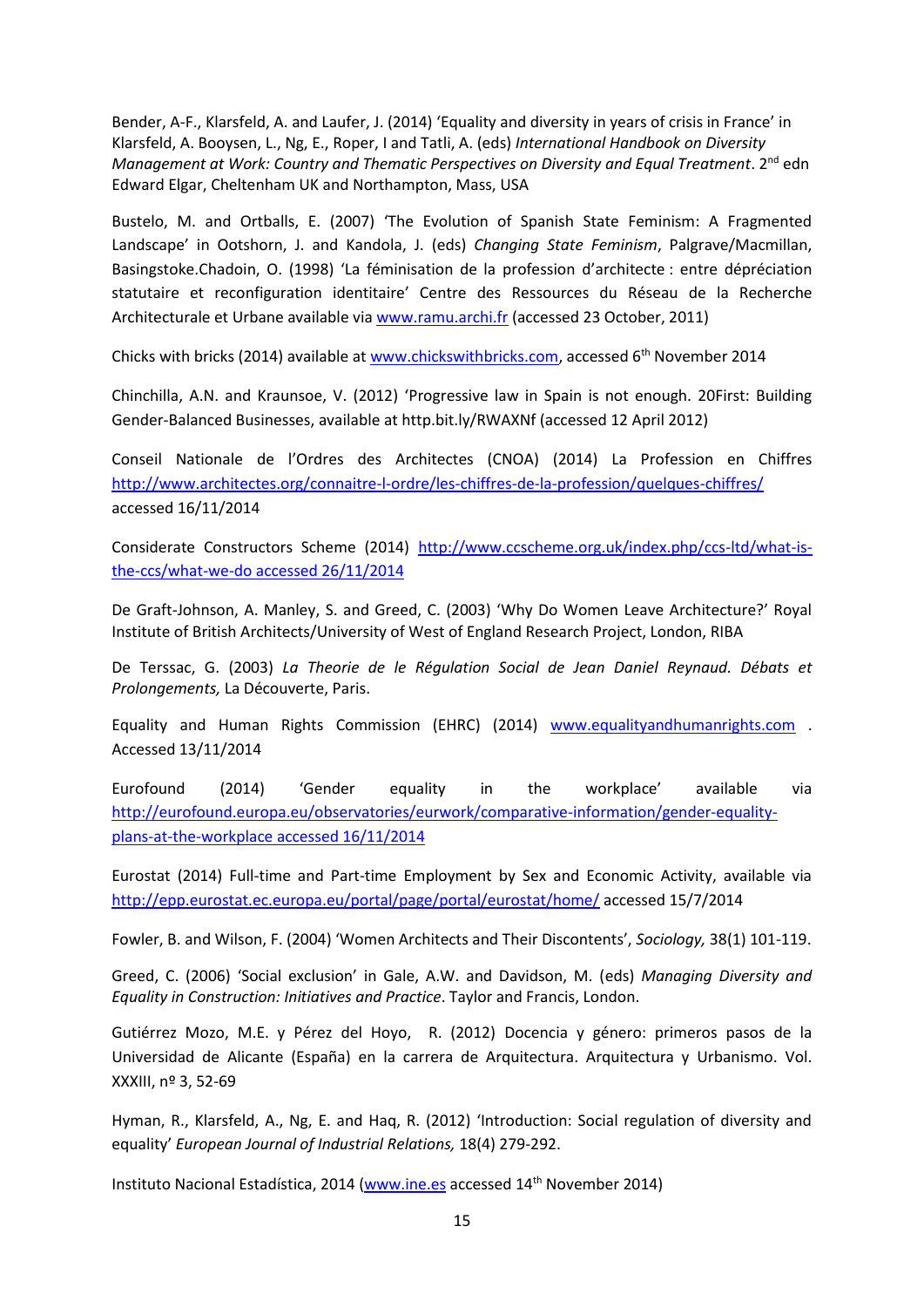Irvine, A. (2012) Telephone interviewing in qualitative research, in S. Becker, A. Bryman and H. Ferguson (eds.) *Understanding Research for Social Policy and Social Work*, 2nd ed., The Policy Press, Bristol, pp.297-302

Klarsfeld, A. (2009) 'The diffusion of diversity management: The case of France' *Scandinavian Journal of Management* 25: 363-373

Klarsfeld, A., Ng, E. and Tatli, A. (2012) 'Social regulation and diversity management: A comparative study of France, Canada and the UK' *European Journal of Industrial Relations*, 18(4) 309-327.

Larson, M. (2013) *The Rise of Professionalism: Monopolies of Competence and Sheltered Markets.* Transaction Publishers, New Brunswick, USA.

Lastra, R. (2011) The Role of the IMF as a Global Financial Authority. In *European Yearbook of International Economic Law 2011.* Springer, Berlin

Laufer, J. and Silvera, R. (2006) 'L'égalité des femmes et des homes en enterprise'. *Revue de l'OFCE,* 2 pp 245-271

Liff, S. *and* Wajcman, J*. ( 1996) '"Sameness" and "Difference" Revisited: Which Way Forward for Equal Opportunities Initiatives?', Journal of Management Studies* 33*(*1*):* 79*-*94.

Levinson, D. (1978) *The Seasons of a Man's Life.* Ballentine, New York.

Livian, P-Y. (2014) "Is the French sociology of organisations specifically French?", *International Journal of Organisational Analysis,* 22(4), pp 534-550

Lupton, S. (2005) *Architect's Handbook of Practice Management* 8 th edn. RIBA, London.

Matthewson, G. (2012) 'Nothing else will do: The call for gender equality in architecture in Britain' *Architectural Theory Review,* 17(2/3) 245-259

Mangen, S. (2007) 'Qualitative research methods in cross-national settings' in Hantrais, L. and Mangen, S. (eds) *Cross-National Research Methodology and Practice,* London, Routledge.

Mills, J., Franzway, S., Gill, J. and Sharp, R. (2014) *Challenging knowledge, sex and power. Gender, work and engineering*. Routledge, London.

Mirza and Nacey Research Ltd (2010) *The Architecture Profession in Europe 2010,* Architects' Council of Europe, Brussels.

Mirza and Nacey Research Ltd (2015) *The Architecture Profession in Europe 2014,* Architects' Council of Europe, Brussels.

Molina, P. and Laquidáin, B. (2009) *Arquitectura y génaro. Situación y perspectiva de las mujeres arquitectos en el ejercicio professional.* Consejo Superior de Colegios de Arquitectos de España, Madrid

Ostime, N. (2013) *Handbook of Practice Management,* 9 th edn RIBA, London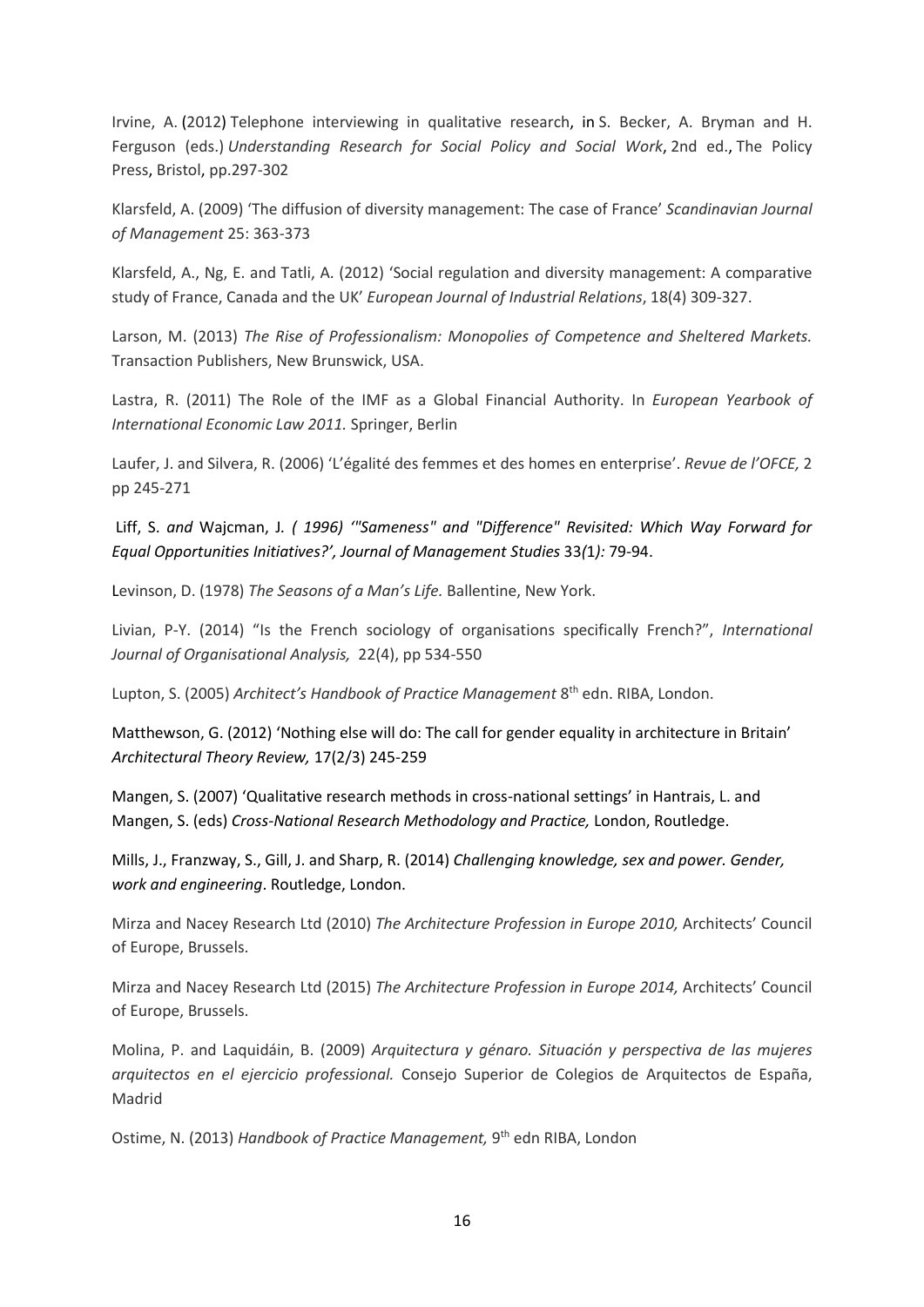Őzbilgin, M. and Tatli, A. (2011) 'Mapping out the field of equality and diversity: Rise of individualism and voluntarism' *Human Relations*, 64: 1229-158

Personnel Today (2007) 'Spain introduces new legislation on equality' *Personnel Today*, 10 May 2007

Reynaud, J-D. (1989) *Les Règles du jeu. L'action collectif et la regulation sociale.* Colin, A., Paris

Reynaud, J-D. (1997) Le Conflit, la Negotiation et la Règle, 2<sup>nd</sup> edn, Octares, Toulouse.

Sánchez de Madariaga, I. (2009) El papel de las mujeres en la arquitectura y el urbanismo, de Matilde Ucelay a la primero generación universitaria en paridad, in Leboeiro, M.A. (ed) *Arquitectas: un reto professional. Jornados Internacionales de Arquitectura y Urbanismo desde la perspectiva de las arquitectas,* 11-13 December, 2008, Madrid, pp69-77.

Sánchez de Madariaga, I. (2010) 'Women in architecture: the Spanish case.' *Urban Research and Practice*, 3 (2), 203-218.

Super, D. (1957) *The Psychology of Careers: An Introduction to Vocational Development.* Harper and Row, New York

Tatli, A., Vassilopulou, J., Al Ariss, A. and Őzbilgin, M. (2012) 'The role of regulatory and temporal context in the construction of diversity discourses: The case of the UK, France and Germany' *European Journal of Industrial Relations,* 18(4) 293-308

Walker, L. (1989) 'Women architects' in Attfield, J. and Kirkham, P. (eds) *A View from the Interior: Feminism, Women and Design,* The Woman's Press, London, pp90-105

Winch, G. and Campagnac, E. (1995) 'The Organization of Building Projects: An Anglo-French Comparison' *Construction Management and Economics*, 13, No 1 pp3-14.

Winch, G. (2000) 'Construction Business Systems in the European Union' *Building Research and Information,* 28(2), 88-97.

[www.amit-es.org](http://www.amit-es.org/) accessed 22/11/2014

[www.cnoa.fr](http://www.cnoa.fr/) accessed 13/11/2014

[www.diversity-charter.com](http://www.diversity-charter.com/) 2014 accessed 13/11/2014

[www.uifa.fr](http://www.uifa.fr/) 2011 accessed 27/11/11

Zapata-Barrero, R. (2010) 'Managing Diversity in Spanish Society: A Practical Approach', *Journal of Intercultural Studies*, 31:4, 383-402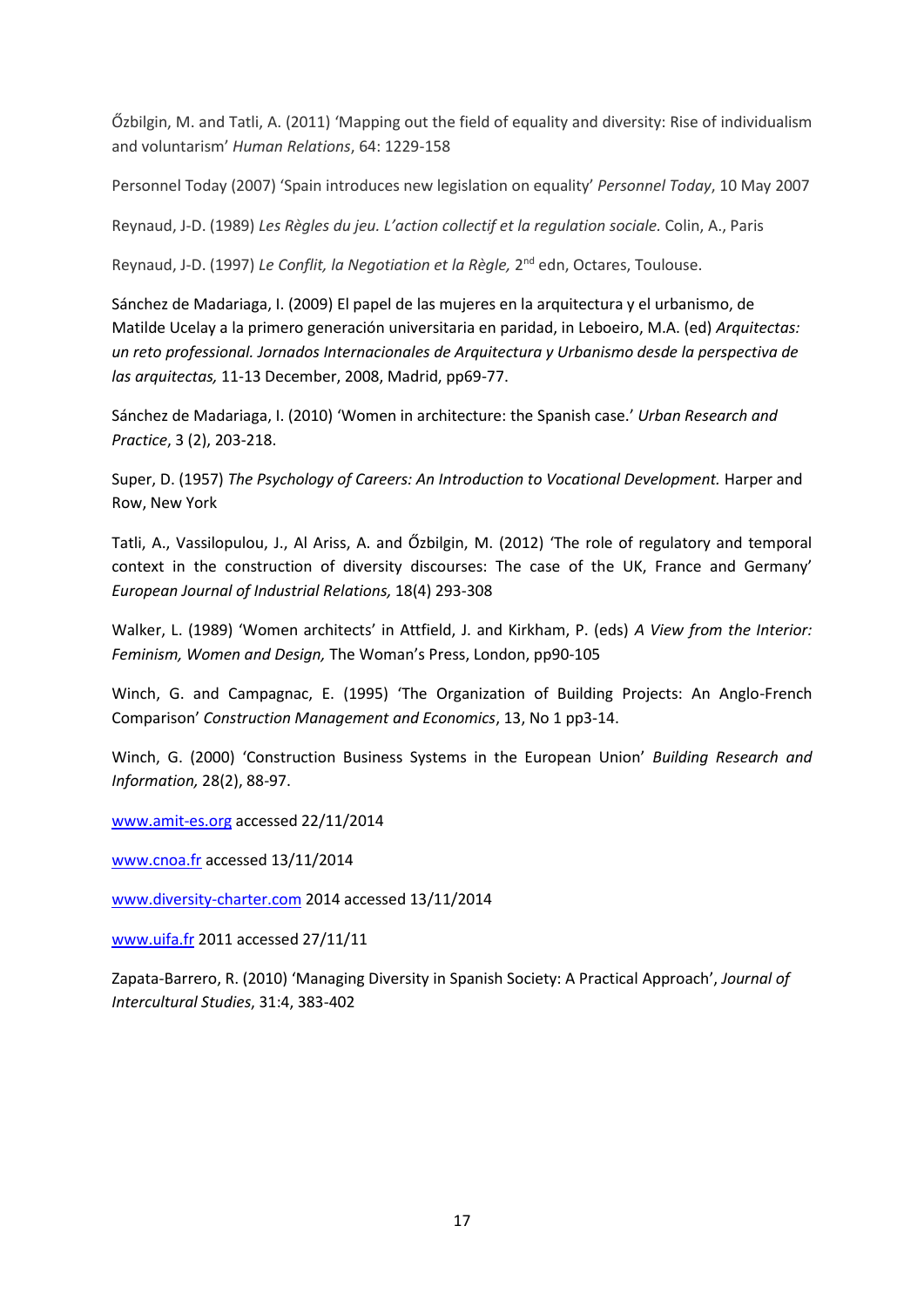|                              | <b>Extent of positive action</b>           | <b>UK</b>                         | <b>France</b>                         | <b>Spain</b>                           |
|------------------------------|--------------------------------------------|-----------------------------------|---------------------------------------|----------------------------------------|
|                              | Quota systems                              | N/A                               | Firms with <500 employees and         | Publicly traded firms with             |
|                              |                                            |                                   | <€50m sales or total assets to have   | <250 employees 40% gender              |
| Most                         |                                            |                                   | $\leq$ 20% female board membership by | board quotas by 1 <sup>st</sup> March, |
|                              |                                            |                                   | 2014 rising to 40% by 2017;           | 2015                                   |
|                              |                                            |                                   | 40% of top civil service              |                                        |
|                              |                                            |                                   | appointments to be female by          |                                        |
|                              |                                            |                                   | 2018                                  |                                        |
|                              | Requirement to adopt action plans with     | N/A                               | Employers with <50 employees to       | Public sector required to have         |
|                              | goals and timetables                       |                                   | have action plan in place             | aims, objectives and actions;          |
|                              |                                            |                                   |                                       | All companies with < 250               |
|                              |                                            |                                   |                                       | workers have to negotiate              |
|                              |                                            |                                   |                                       | firm-level equality plans.             |
|                              | Requirement for gender representation,     | N/A                               | Employers with <300 employees         | N/A                                    |
|                              | equal pay, training opportunities etc      |                                   | required to report                    |                                        |
|                              | Reporting on gender pay and gender         | Public authorities must report    | Employers with <50 are required to    | N/A                                    |
|                              | representation                             | on prevention of discrimination   | report gender data                    |                                        |
|                              | (Disclosure requirements)                  | and promotion of equal            |                                       |                                        |
|                              |                                            | opportunities.                    |                                       |                                        |
|                              |                                            | FTSE 100 companies to aim for     |                                       |                                        |
|                              |                                            | at least 25% female board         |                                       |                                        |
|                              |                                            | membership by 2015                |                                       |                                        |
|                              | Encouraging gender equality                | 'Business friendly' approach to   | N/A                                   | Distinctive label on Gender            |
|                              | (Best-practice recommendations in Codes of | encourage greater diversity;      |                                       | Equality                               |
|                              | Conduct - codes of good governance)        | 'Equalities' section of Coalition |                                       |                                        |
|                              |                                            | Agreement 2010;                   |                                       |                                        |
|                              |                                            | Voluntary in private sector       |                                       |                                        |
| Least regulated<br>regulated |                                            |                                   |                                       |                                        |
|                              | Reaffirmation of duty enforced by legal    | Legal compliance by public and    | N/A                                   | N/A                                    |
|                              | system                                     | private sectors                   |                                       |                                        |

Table 1 – Typology of positive action by country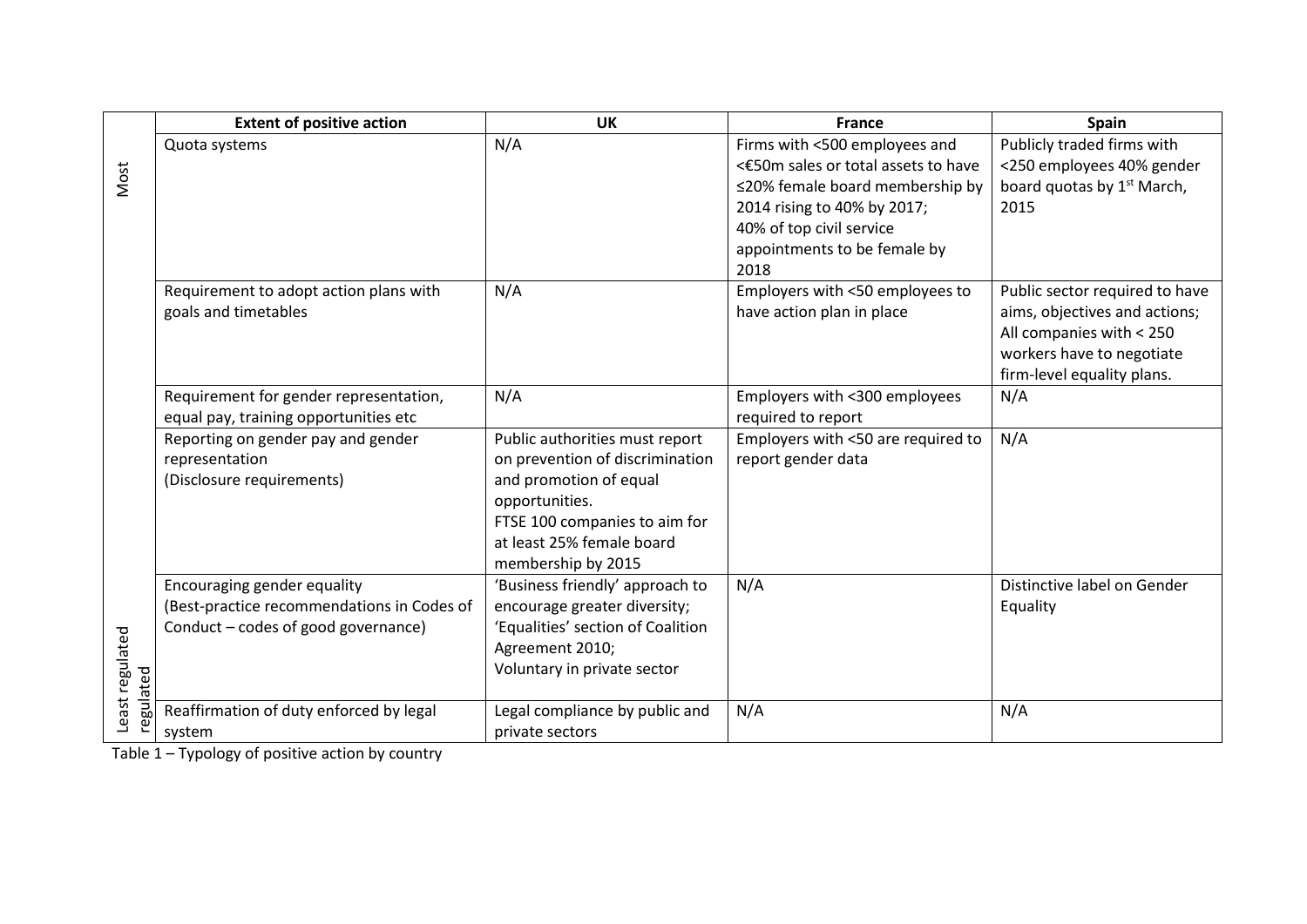| Form of initiative                  | UK                                                           | <b>France</b>                                                                                                                      | <b>Spain</b>                                                                                                                                                |
|-------------------------------------|--------------------------------------------------------------|------------------------------------------------------------------------------------------------------------------------------------|-------------------------------------------------------------------------------------------------------------------------------------------------------------|
| <b>Sector-supported Initiatives</b> | Women in Architecture group (part-<br>sponsored by the RIBA) | UIFA (loi de 1901)<br><b>International Congresses</b><br>Contributions to the<br>International Archive of<br>Women in Architecture | N/A                                                                                                                                                         |
| <b>Education</b>                    | N/A                                                          | N/A                                                                                                                                | Gender mainstreaming in the<br>teaching of Architecture at the<br>University of Alicante.<br>'Valentinas' series at Universitat<br>Politècnica de València. |
| <b>Publicity</b>                    | <b>Chicks With Bricks</b><br>Building Design 50:50 Campaign  | L'Ordre des Architectes<br>Publicity for unique projects<br>$\overline{\phantom{a}}$<br>(not specifically gender-related)          | Roca Madrid Gallery<br>"Spaces for women architects.<br>Talks about reality".                                                                               |

Table 2 – Sector Initiatives